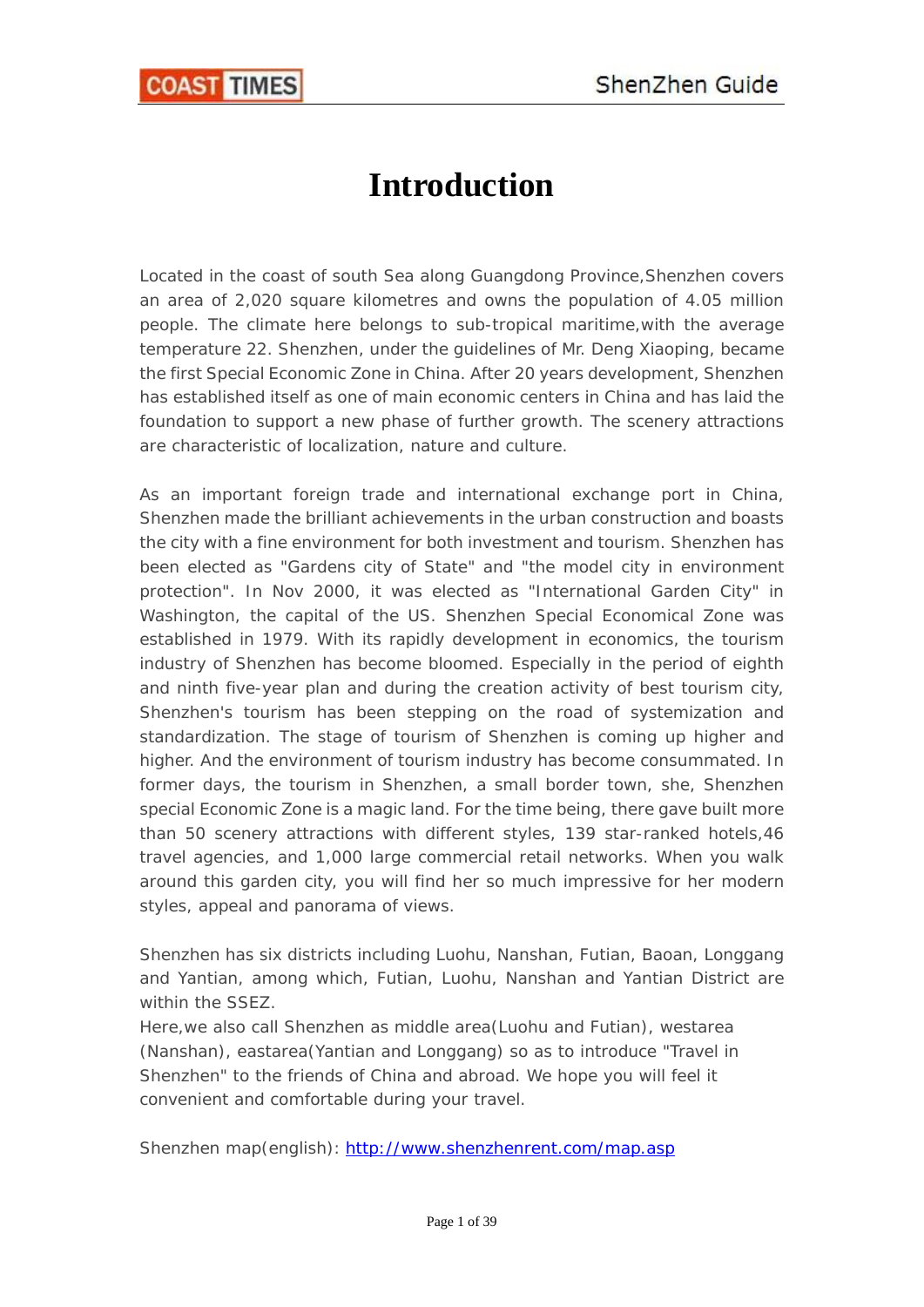

## **Table of Contents**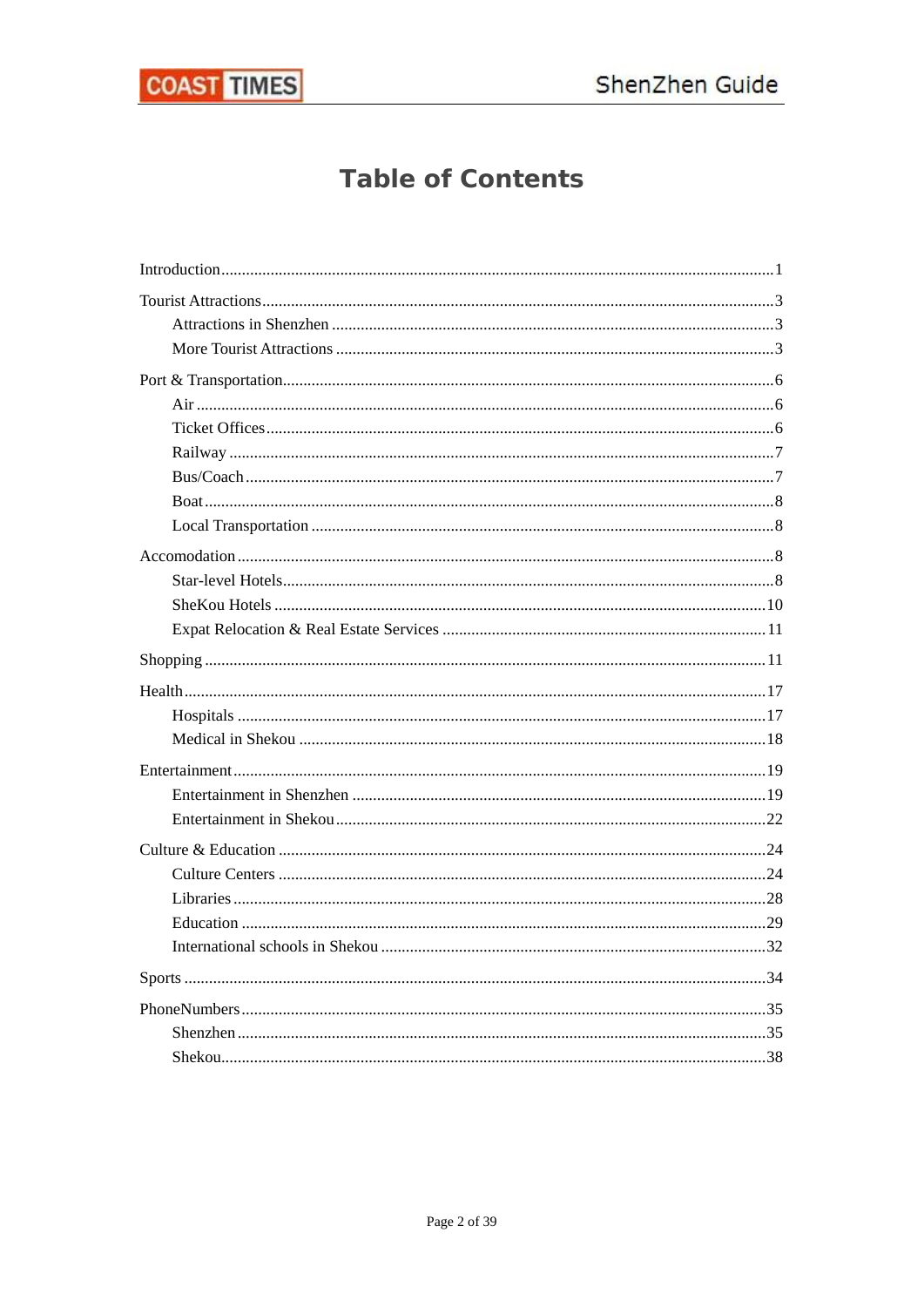# <span id="page-2-0"></span>**[Tourist Attractions](http://www.sznews.com/english/content/2007-03/07/content_915573.htm)**

## **Attractions in Shenzhen**

There are numerous different places worth a visit whilst staying in Shenzhen. Though it is impossible to name them all, try calling in to one of them.



## **More Tourist Attractions**

## **Splendid China**

Situated along Shenzhen Bay, the park covers an area of 300,000 square meters. It is one of the world's largest miniature scenic spots, reflecting China's natural landscape and cultural history.

## **China Folk Culture Villages**

Covering 180,000 square meters, it is one of the four well-known tourist attractions of the city's Overseas Chinese Town (OCT) and the first in the country to blend folk cultures and the architecture of all nationalities in China.

## **Window of the World**

Situated on the south side of Shennan Thoroughfare and along the Shenzhen Bay, it occupies an area of 480,000 square meters. It collects wonders from around the world: historic sites, natural landscapes, folk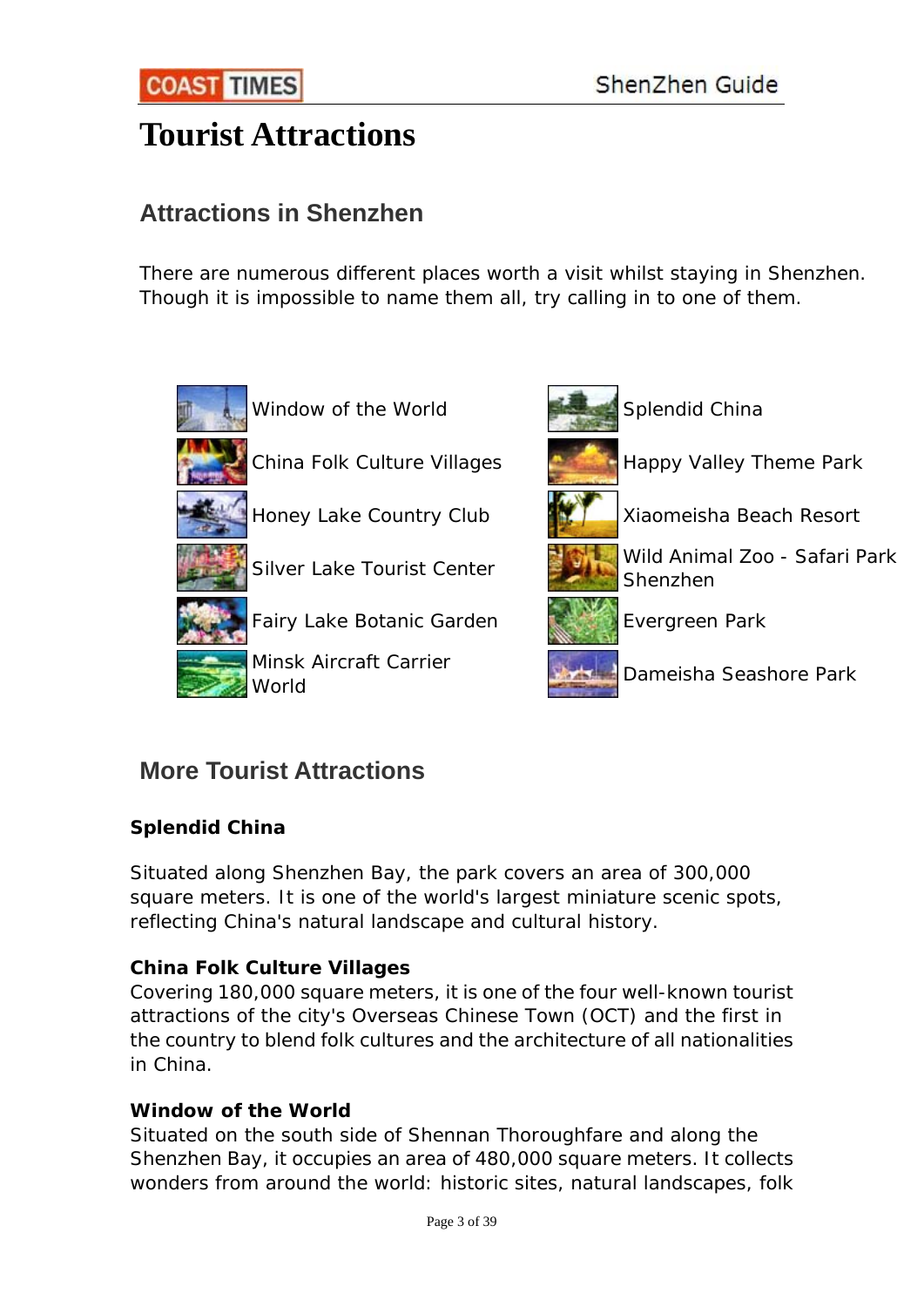

architecture, sculptures, paintings, folk singing and dancing.

#### **Happy Valley**

A member of the new generation of theme parks set up by the OCT, it offers unusual and adventurous activities.

#### **Evergreen Resort**

Located along Moon Bay near Mount Dananshan, it covers 200,000 square meters and is Shenzhen's first sightseeing farm, featuring its simplicity and rural setting.

#### **Fairy Lake Botanical Gardens**

Located in Liantang, Luohu District, it is home to Hongfa Temple, one of the largest in Guangdong Province. It has set up many gardens focusing on different plants and has more than 3,000 varieties. The late leader Deng Xiaoping planted a Banyan Tree in the garden in 1992.

#### **Honey Lake**

Situated in the west of Futian New City Center and neighboring Shennan Thoroughfare, the resort blends recreation with sightseeing, boasting a world-class water park.

#### **Shenzhen Safari Park**

Covering 120,000 square meters and situated by Xili Lake, the park is the country's first subtropical garden displaying wild animals, plants and natural history.

#### **Shennan Thoroughfare**

Stretching westwards for 20 kilometers along the 26-kilometer-long Shennan Thoroughfare is a parkway. Every intersection and building along the road are carefully decorated with plants and flowers.

#### **Binhai Thoroughfare**

The 9.6 km road is parallel to Shenzhen Thoroughfare, flanked with coconut trees and fascinating sea views.

#### **Golden Beaches in the East**

With Dameisha, Xiaomeisha and Xichong beaches threading along its coastline, eastern Shenzhen is a combination of green mountains, blue sea and golden beaches. It is being built into a recreational and tourist resort to appeal to holidaymakers. The Dameisha Beach Park is open to the public free of charge.

#### **Shenzhen Waterlands Resort**

Located in the hi-tech, high-yield and high-returns agriculture base in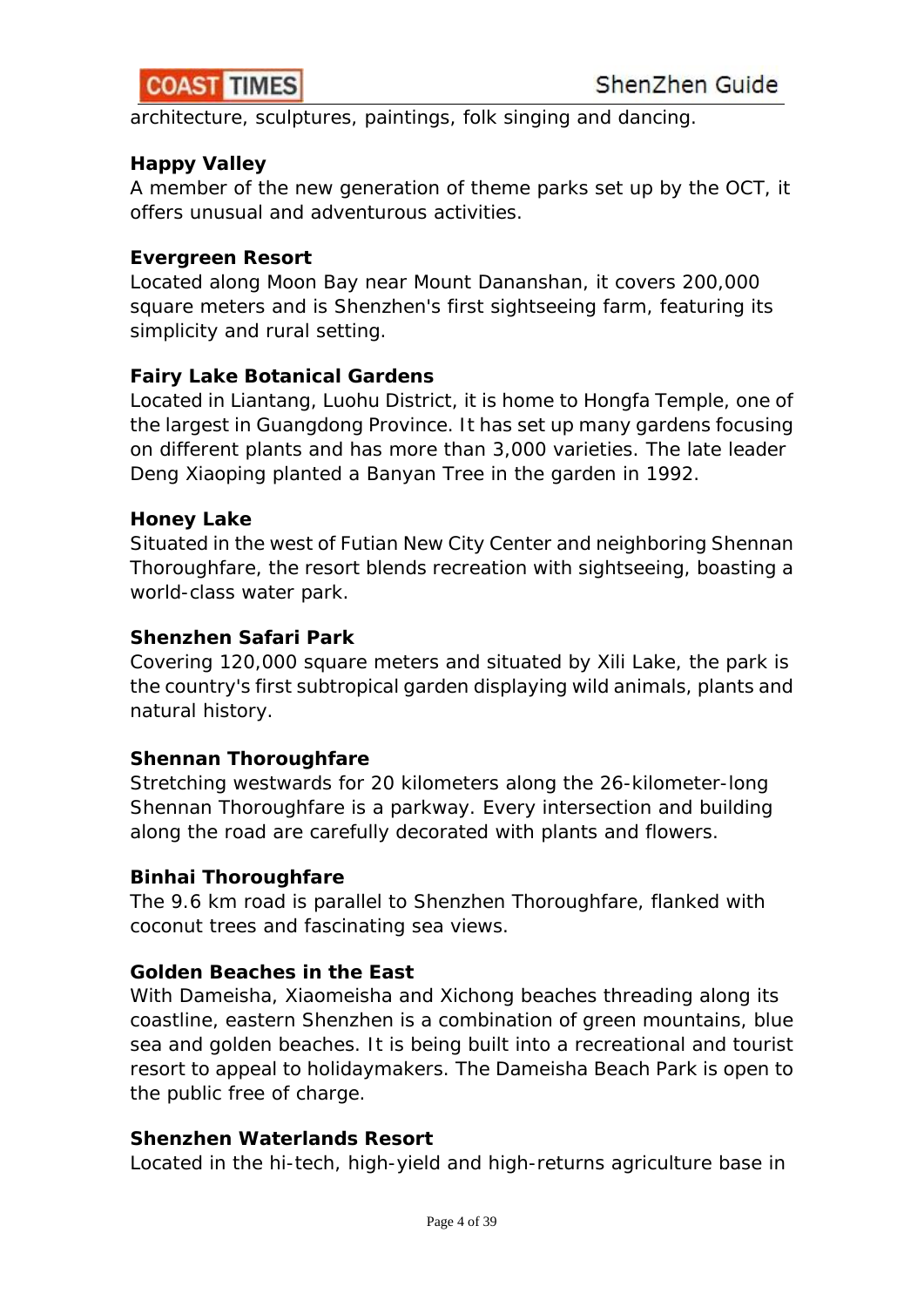Bao'an District's Shajing Township, the resort has a distinctive sea view and rural scenery. This has made the area another natural resort, covering an area of 20 square kilometers.

### **Diwang Mansion Top-floor Sightseeing**

The 384-meter-high Diwang Mansion and 360-meter-tall SEG Building are Shenzhen's two highest tourist attractions.

#### **Minsk World**

Opened on May 10, 2000, Minsk World was transformed from the world's fifth largest aircraft carrier into a military-themed tourist attraction. Located at Dapeng Bay, Shatoujiao, the Minsk was originally built by the former Soviet Union.

#### **Places of Historical and Cultural Interest**

Shenzhen is home to over 40 protected historical and cultural sites, including Zhongying Street, Dapeng Fortress, Hakka buildings and Tainhou Temple.

#### **Dapeng Fortress**

A historic site under State protection, the fort is located in Pengcheng Village in Dapeng Township, Longgang District. Built in the Ming Dynasty, it has survived for over 600 years.

#### **General Lai Enjue's Cemetery**

The cemetery is situated in Wangqitang, Dapeng Township. General Lai was originally buried in Dakengshang Village and his tomb was removed here in the third year ruled by Emperor Guangxu in the Qing Dynasty (1644-1911).

#### **Hehu New Building**

Built in the 56th year ruled by Emperor Qianlong in the Qing Dynasty, this building is located in Luoruihe Village in Longgang Township, Longgang District. It took three generations 22 years to finish the building, which is among best-preserved Hakka-style residential buildings in Guangdong.

#### **Wenwudi Palace**

Situated in Pingshan Township, Longgang District, it is the best-preserved palace of its kind in the city.

#### **Nantou Ancient City**

Situated in Jiujietou Village in Nanshan District, it is testimony to Shenzhen's ancient civilization and history and is praised as a common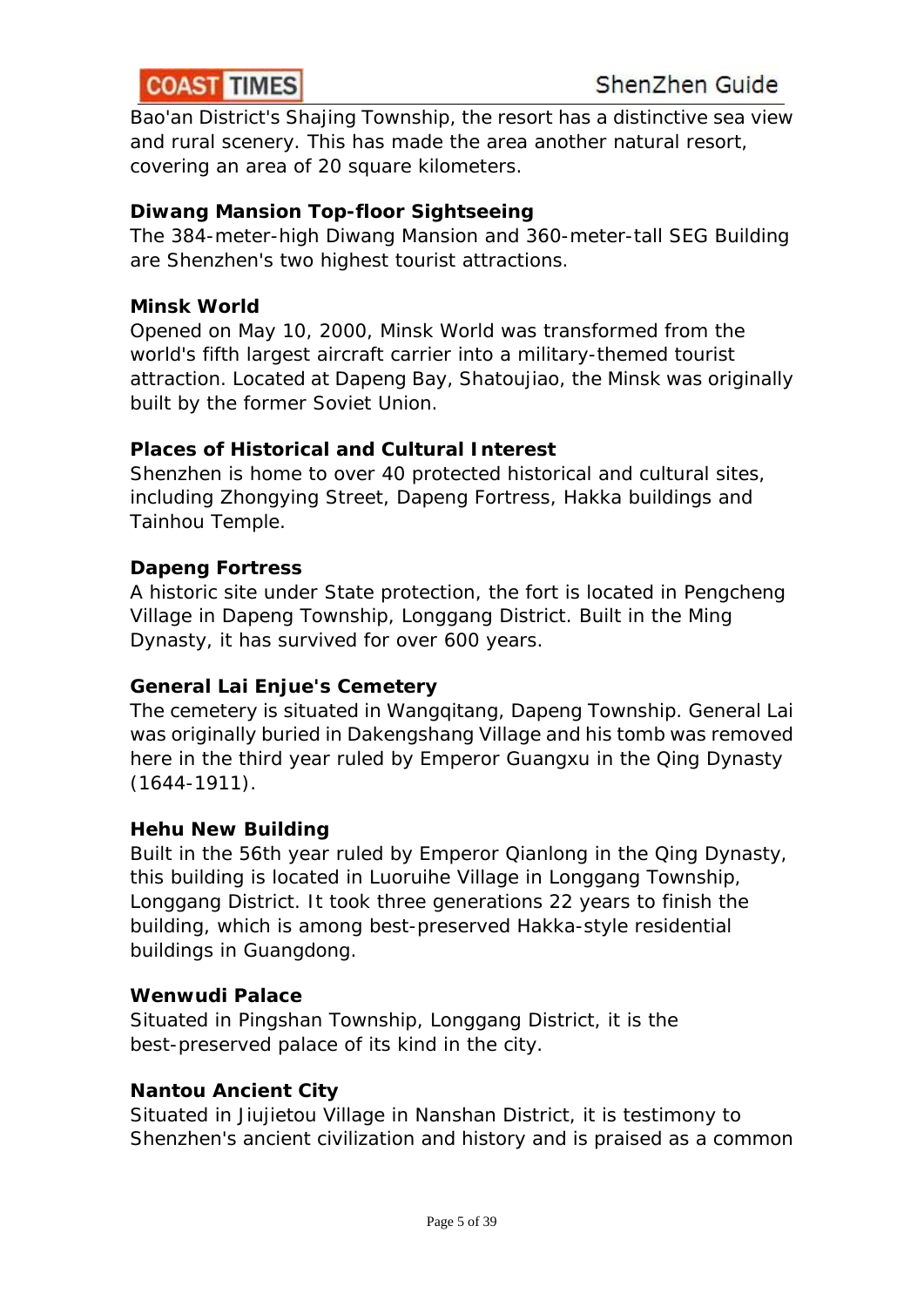<span id="page-5-0"></span>

historical resource shared by Shenzhen and Hong Kong.

### **Boundary Stones of Zhongying Street**

A historic site under provincial protection, the eight boundary stones are located in the middle of Zhongying Street in Shatoujiao Township, Yantian District, where Shenzhen and Hong Kong meet. They bear witness to the occupation of Chinese territory by British colonists following the Opium War.

# **[Port & Transportation](http://www.sznews.com/english/content/2007-03/07/content_915571.htm)**

## **Air**



Shenzhen Baoan International Airport is located 32 kilometers from the urban area. Now it opens 76 domestic flights and 53 scheduled flights. Everyday, there're more than 80 flights setting out to more than 50 cities in the country on average .There are flights to major tourist cities including [Beijing,](http://www.chinahighlights.com/beijing/) [Shanghai](http://www.chinahighlights.com/shanghai/), [Hangzhou,](http://www.chinahighlights.com/hangzhou/) [Harbin](http://www.chinahighlights.com/harbin/), [Wuhan,](http://www.chinahighlights.com/wuhan/) [Urumqi](http://www.chinahighlights.com/urumqi/) and [Xian.](http://www.chinahighlights.com/xian/) [Read more about Shenzhen Baoan Internatioanl](http://www.chinahighlights.com/china-flights/china-airport/shenzhen-baoan-airport.htm)  [Airport](http://www.chinahighlights.com/china-flights/china-airport/shenzhen-baoan-airport.htm).

## **Ticket Offices**

- 1. Shenzhen Airlines: 0755-99777
- 2. China Southern Airlines in Shenzhen: 0755-83288001
- 3. China Northern Airlines in Tianchi: 0755-25568583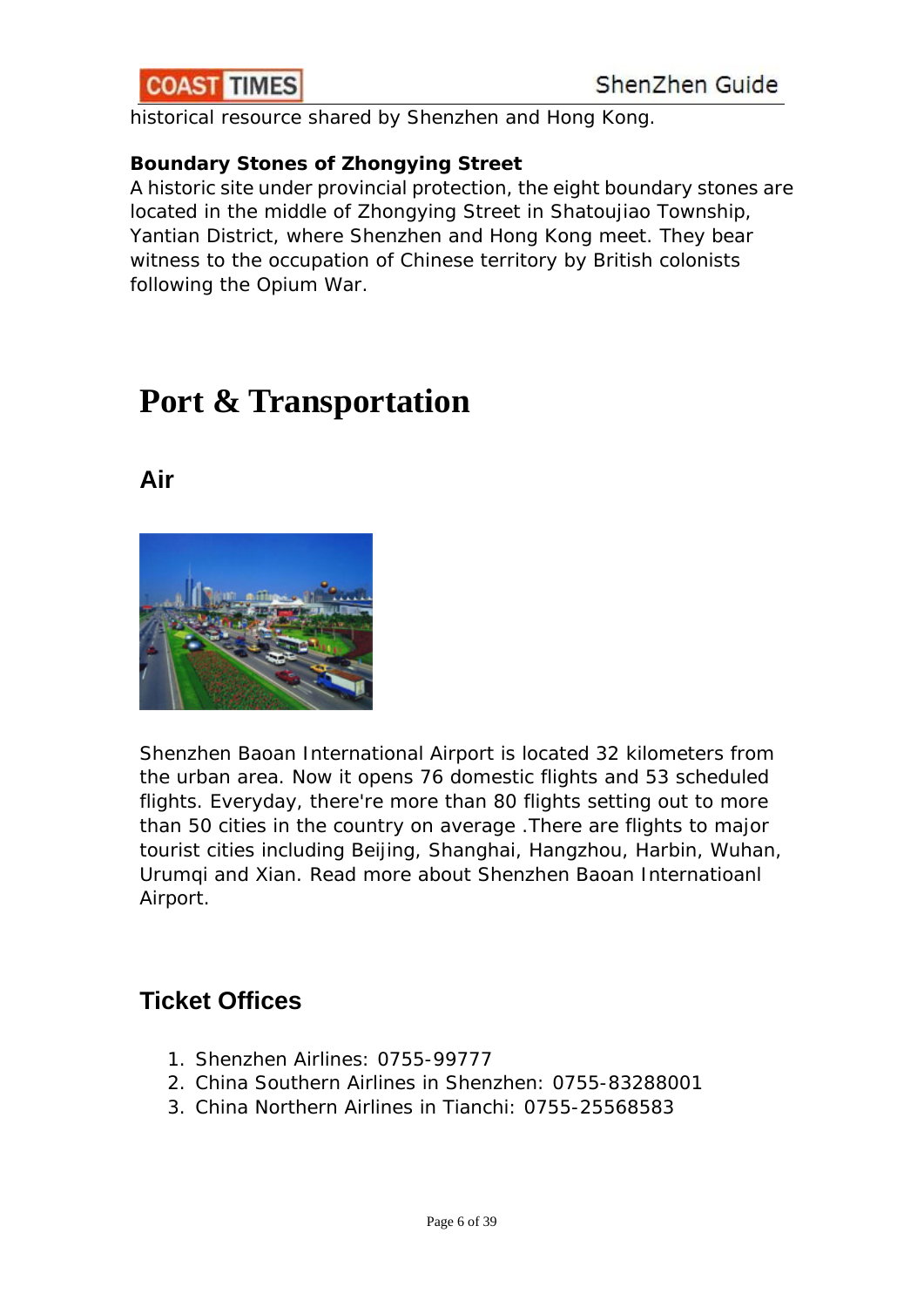## <span id="page-6-0"></span>**Railway**

Jingjiu Railway which connects Hong Kong and

Jingguang(Beijing-Guangzhou) Railway join in Shenzhen. They combine China's inner provinces, Shenzhen and Hong Kong together and provide convenient transportation by railroad.

Trains from Shenzhen to [Guangzhou](http://www.chinahighlights.com/guangzhou/): there are more than 40 trains running between Shenzhen and Guangzhou everyday. Tourists can almost get on a train whenever they arrive at the railway station. Try your best to take the trains whose numbers start with T. Their speed is much faster than those started with K.

- 1. Shenzhen Railway Station: 0755-82326560
- 2. Shenzhen Railway Station inquiry office: 0755-82328647
- 3. Shenzhen Railway Station booking office: 0755-82325043, 0755-82239680

## **Bus/Coach**

There are several bus stations in Shenzhen including Luohu Passenger Station, Futian Passenger Station and Nanshan Passenger Station. Everyday, there are regular coaches setting out to [Guangzhou,](http://www.chinahighlights.com/guangzhou/) Shantou, Zhanjiang, Fuzhou, Xiamen and every county of the city. Luohu Passenger Depot is in charge of the coaches setting out to major cities inside or outside Guangdong Province. Luohu Coach Station, which is near East Railway Station, is in charge of the coaches head for cities in Guangdong Province. The first floor of the station is mainly for luxury buses to Guangzhou which is set out every 5 minutes. The waiting hall upstairs is for other cities in Guangdong.

K568 bus will take you from the airport to Shenzhen Railway Station directly. The departure time is from 7:30 to 23:30 in Shenzhen Airport and from 6:00 to 20:00 in Railway Station everyday. The interval between every two bus is 10 minutes and the carfare for the entire journey is 20 Yuan.

- 1. Yinhu Coach Station: 0755-82439774
- 2. Inquiry office of Luohu Passenger Depot: 0755-82321670
- 3. Inquiry office of Futian Passenger Depot: 0755-8370620, 0755-83704526
- 4. Inquiry office of Nanshan Passenger Depot: 0755-26162978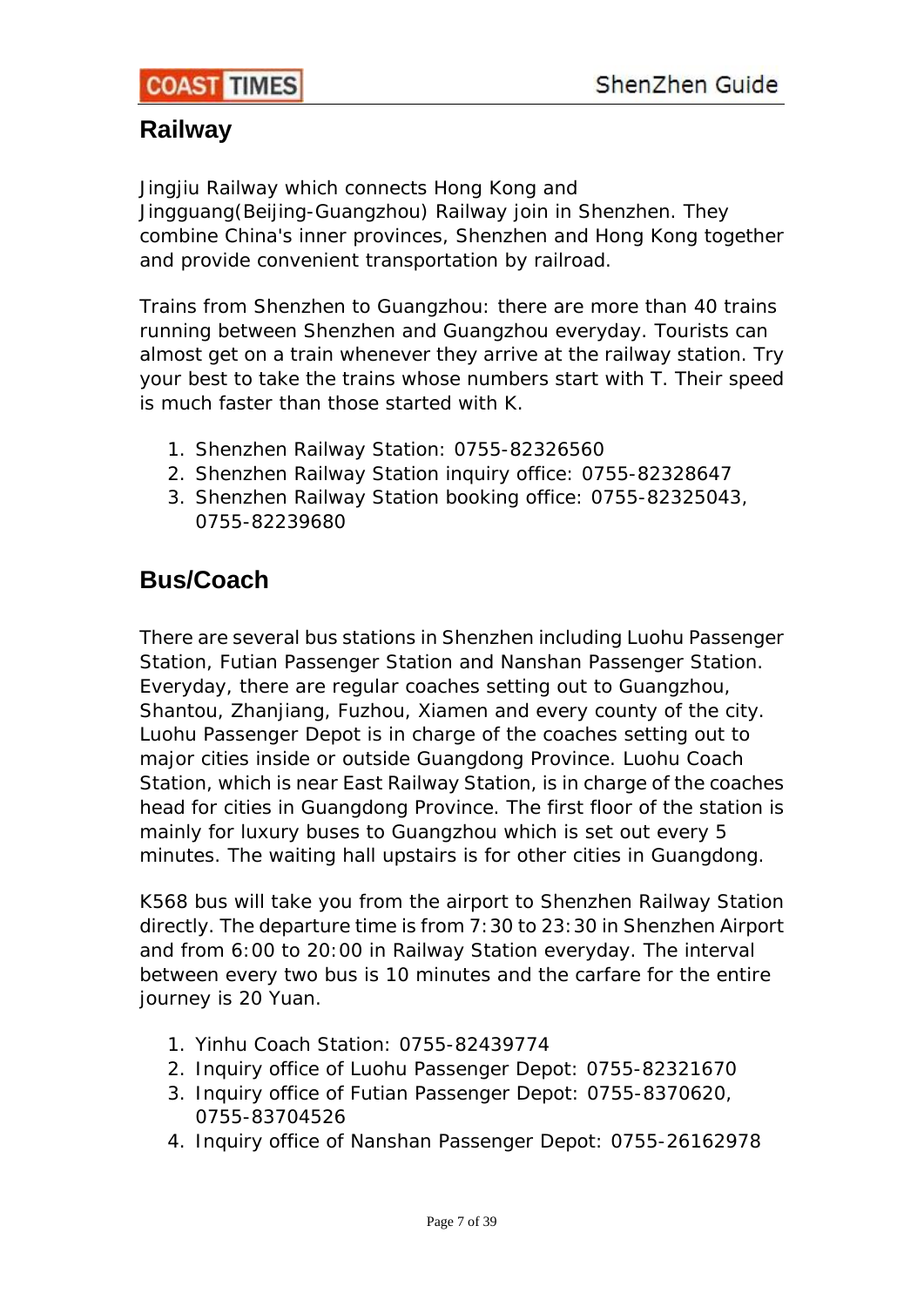$\overline{\phantom{a}}$ 

## <span id="page-7-0"></span>**Boat**

There are eight ferry ports in Shenzhen like Yantian Port, Shekou Port and Chiwan Port. Everyday, there are regular boats setting out from Shekou Port to Zhuhai, [Guangzhou](http://www.chinahighlights.com/guangzhou/), [Macau](http://www.chinahighlights.com/macau/), [Hong Kong](http://www.chinahighlights.com/hongkong/) and Kowloon. Shekou passenger port is located on the intersection of Gang'ao Avenue and Gongye Avenue in Shekou. You can take No.419, 439 medium-sized buses to Shekou Port from Shenzhen.

## **Local Transportation**

**Bublic Bus:** Shenzhen has an efficient network of buses. Price varies from 1 yuan to 3 yuan. There are also 5 tourist lines which connect all the tourist attractions.

**Taxi**: Taxies are plentiful on the streets and the flag down price is 12.5 yuan(16 yuan from 11pm to 6 am) for the first 3 km. It's then 2.4 yuan for each additional km.

# **[Accomodation](http://www.sznews.com/english/content/2007-03/07/content_915572.htm)**

## **Star-level Hotels**

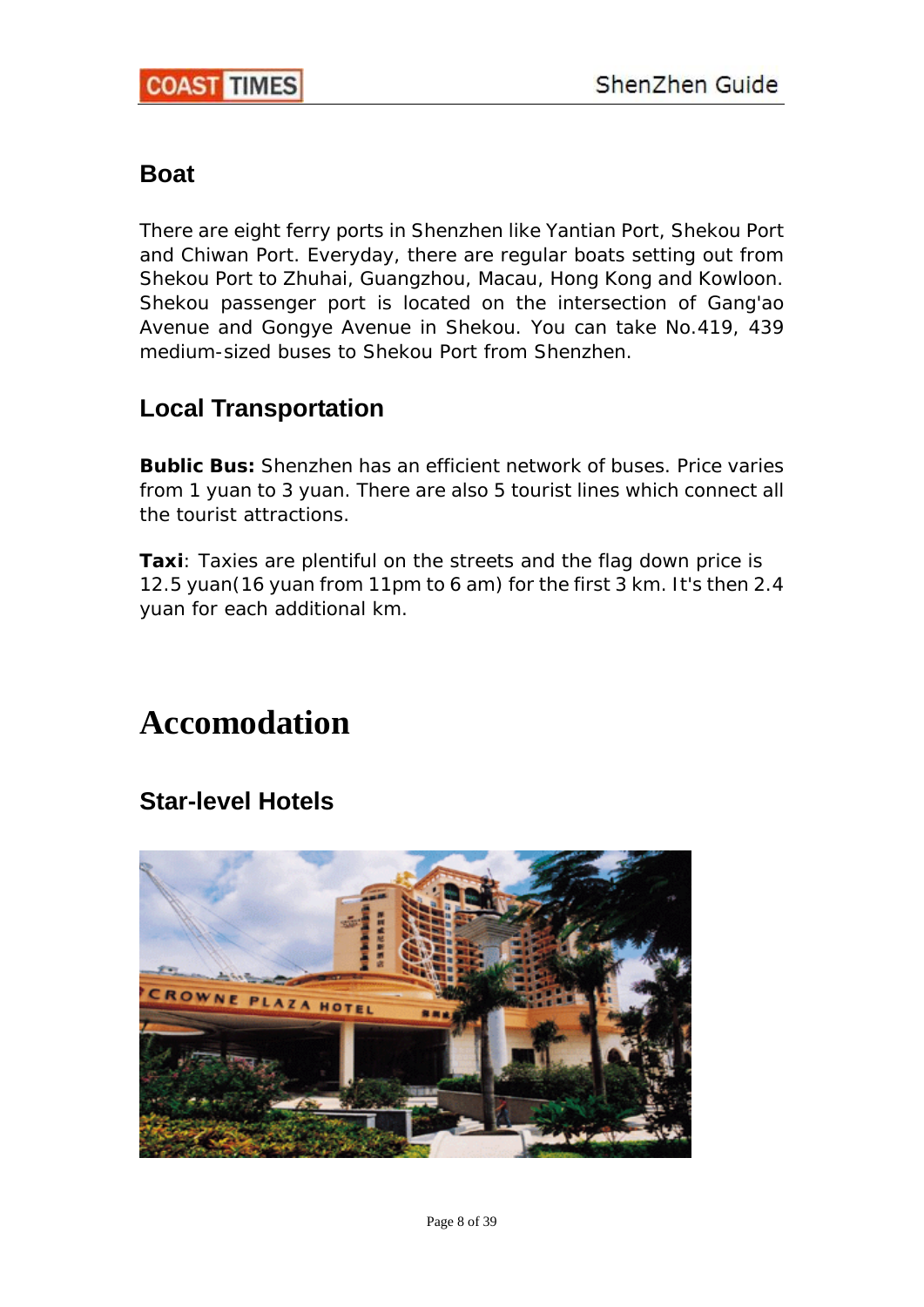Shenzhen boasts 270 hotels, of which 152 are star-rated. The city has the third largest number of star-rated hotels among all large and medium-sized cities in China. The city can accommodate 100,000 people daily. Star hotels like Wuzhou Guest House, Nanhai, Sunshine, Best Western, Landmark, Shangri-La, Shenzhen Bay and Skylight are distinguished with their own characteristics. The Crowne Plaza in the OCT is the first resort hotel featuring water.

#### **Shenzhen Shangri-La Hotel**

Address: east to Shenzhen Railway Station, Jianshe Road, Luohu **District** Tel: 86-755-82330888

#### **Best Western Shenzhen Facility Hotel**

Address: 1085 Heping Road, Luohu Tel: 86-755-25586333

#### **Landmark Hotel**

Address: 2 Nanhu Road, Luohu District Tel: 86-755-82172288

#### **Sunshine Hotel**

Address: 1 Jiabin Road, Luohu District Tel: 86-755-82233888

#### **Panglin Hotel**

Address: 2002 Jiabin Road, Luohu District Tel: 86-755-25185001

#### **Pavilion Hotel**

Address: 4002 Huaqiang Road North, Futian District Tel: 86-755-82078888

#### **Crowne Plaza**

Address: 9026 Shennan Thoroughfare, OCT, Nanshan District Tel: 86-755-26936888

#### **Mission Hills Hotel**

Address: Golf Thoroughfare, Guanlan, Bao'an District Tel: 86-755-28020888

#### **Nanhai Hotel**

Address: 1 Industry Road, Shekou Tel: 86-755-26692888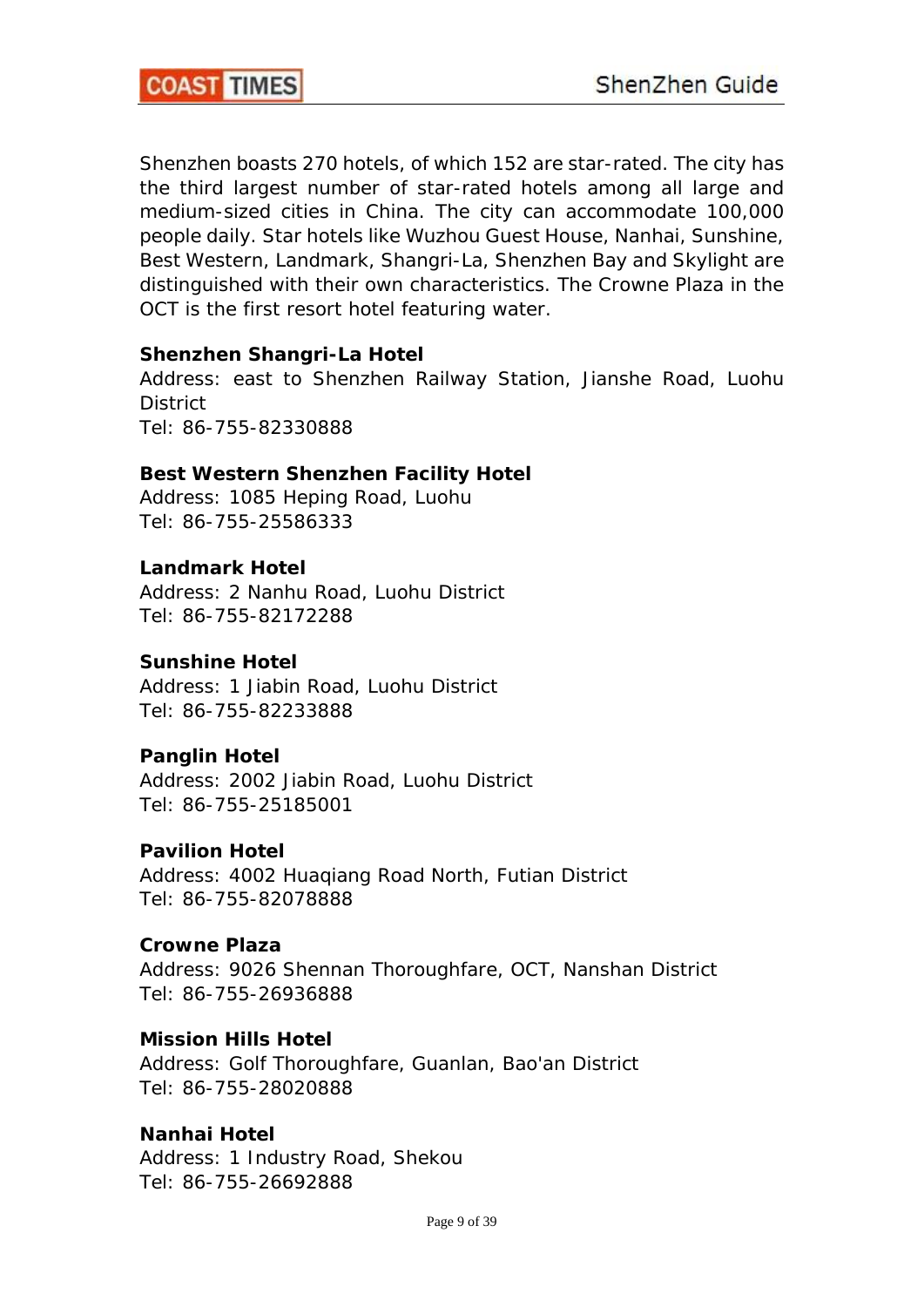<span id="page-9-0"></span>

#### **Wuzhou Guest House**

Address: 6001 Shennan Thoroughfare, Futian Tel: 86-755-82938000

## **SheKou Hotels**

## **FRASER PLACE** 泰格公寓

\*\*\*\*\* 五星级酒店 Address: No 8 Nanhai Road Former Indu Shekou, CN 地址:中国深圳蛇口工业区南海大道 8 号 Tel : 0755-26883333 Fax::0755-26885706 e-mail: sales.shenzhenshekou@frasershospitality.com website: http://shekou.frasershospitality.com

#### **NANHAI HOTEL** 南海酒店

\*\*\*\*\*五星级酒店 Address: 1, Gong Ye 1st Road Shekou , CN 地址:中国深圳蛇口南海大道工业一路 1 号 Tel: 0755-26692888 Fax: 0755-26692440 e-mail: [nh@sz-nanhaihotel.com](mailto:nh@sz-nanhaihotel.com) website: www.nanhai-hotel.com

#### **HAITAO HOTEL** 海涛酒店

\*\*\*三星级酒店 Address: No.8 Gongye 1st Shekou, CN 地址:中国深圳蛇口工业一路 8 号 Tel: 0755-26681688 Fax: 0755-26684257 e-mail: [reservation@szskht.com](mailto:reservation@szskht.com) website: [www.haitao-sk.com](http://www.haitao-sk.com/)

## **TAIZI HOTEL** 太子宾馆

Address: No 5 Taizi Road SheKou Indu Zone,Shenzhen , CN 地址:中国深圳蛇口工业区太子路 5 号 Tel: 0755-26673333 Fax: 0755-26676790

#### **7Days Inn 7** 天连锁酒店

Website: [www.7daysinn.cn](http://www.7daysinn.cn/)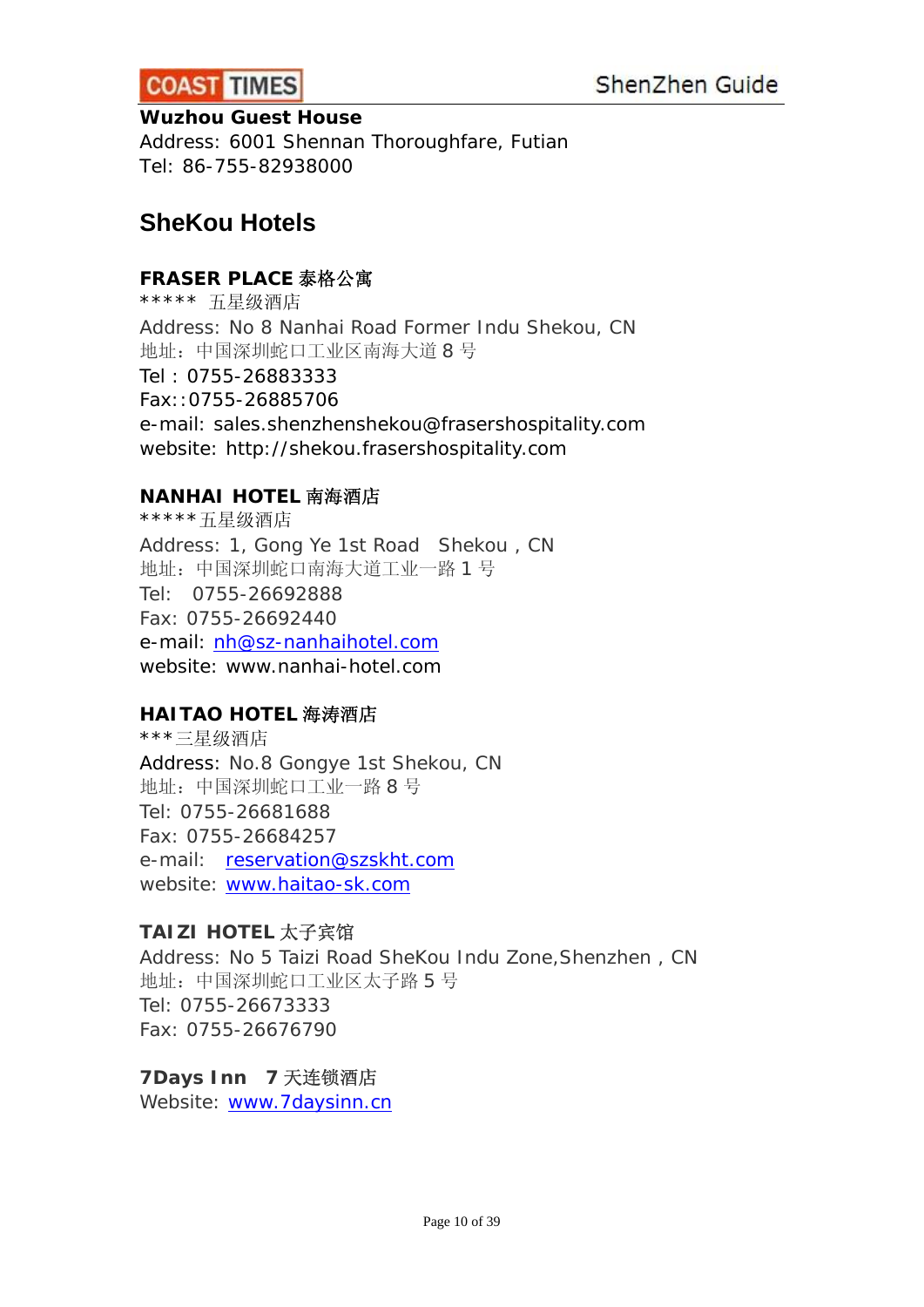## <span id="page-10-0"></span>**Expat Relocation & Real Estate Services**

## **SHEN ZHEN Coast Times Asset Management Co.,LTD**  深圳市海岸时代资产管理有限公司 Address: 19E,Seascape Square,Taizi Road,Shekou, Nanshan,Shenzhen 地址:中国广东省深圳市南山区蛇口太子路海景广场 19E Tel: 0755-88846287 Fax: 0755-26411929 Website: <http://www.shenzhenrent.com/> One-stop Service: <http://www.easyservice.cc/> TAXI-BOOK FOR MOBILE: <http://taxibook.easy-service.cn/>

# **Shopping**

## **\* Aladdin Cave** 阿拉丁**·**印象

华强北振兴西路嘉年华综合楼首层 (0755) 8332-8263

## **\* Yi Wen Bookstore** 益文书局

福田区福中一路中心书城南区 (0755) 2399-2084 Imported books in foreign languages. Small window, large world. 进 口书店*,*品种逾两万*,*并可订购世界各地主流出版社出版物*.*

#### **\* Cave de Bacchus** 巴古斯酒窖

G5, Boulevard, East Pacific Garden, Shenzhen Agricultural Science Park 深南大道农科中心内东海坊 G5 (0755) 8313-3359

#### **\* Mr. High Fashion** 天衣良品

## **Location #1:**

26#, Zhong hang Road, Futian 福田区中航路 26#(中航北苑地铺) (0755) 8336-3597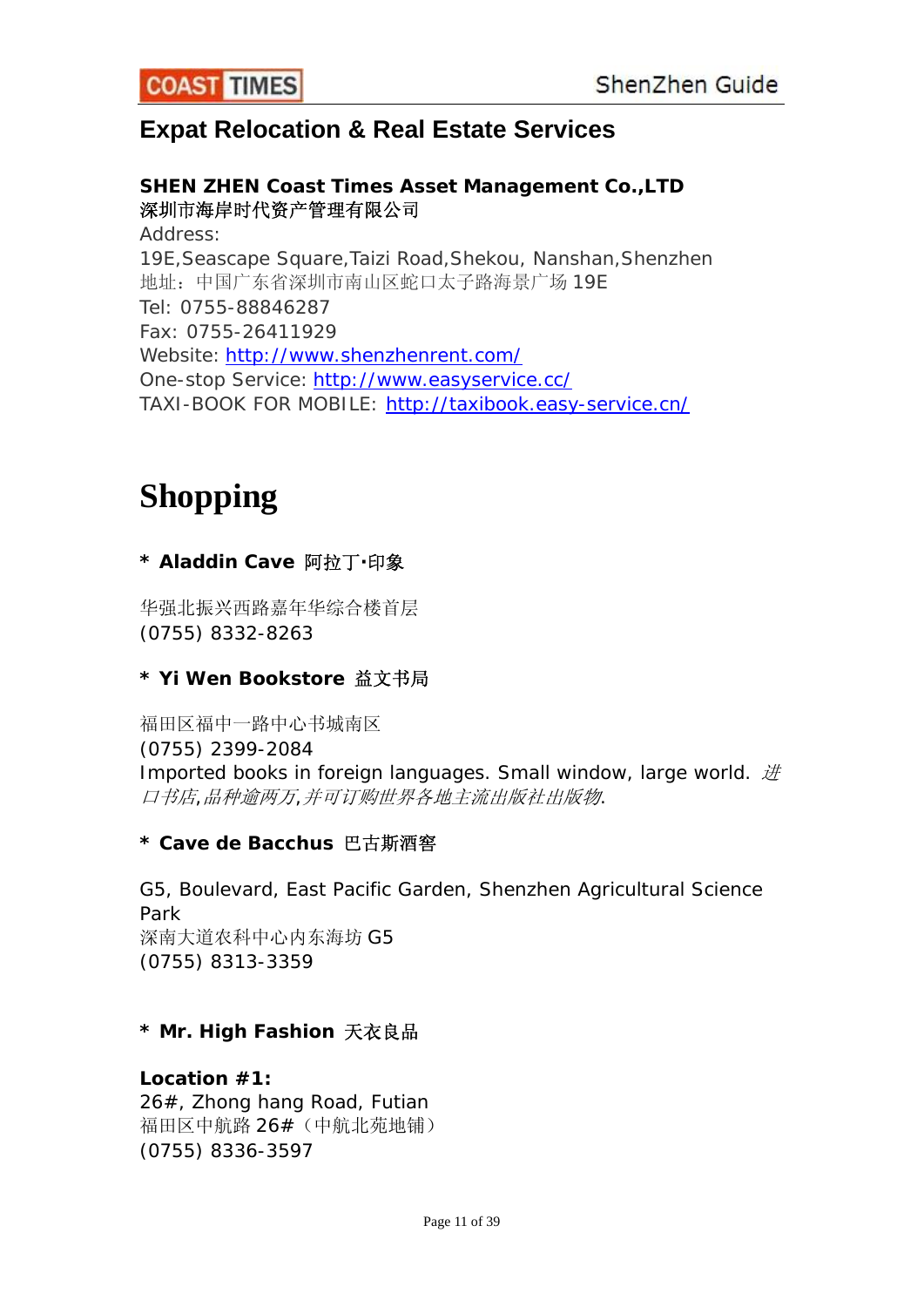

#### **Location #2:**

62#, Zhen hua Road, Futian 福田区振华路 62#(华厦证券地铺) (0755) 8323-3683

#### **\* Step Ahead** 外贸服装批零中心

8/F Hua Qiang Hotel, Zhenhua Road, Hua qiang bei 华强北振华路华强宾馆 8 楼 (0755) 135-1034-2737

#### **\* Jointek Fine Wines** 骏德酒业

G31, Taizi Plaza (Thase 2), Taizi Road, Shekou 蛇口太子路太子广场二期 31G (0755) 2667-1526

#### **\*** 金源明佛具流通处

3/F, Junting Square, Baoan Nan Road, Luohu 深圳罗湖宝安南路骏庭广场三楼(登品素食府对面) (0755) 2590-8860 弘扬佛教文化,塑造佛教文化精品,服务大众,回报社会

#### **\* My Home of Silk MY** 丝绸之家

Second floor, Shop 2080, Fumin Toys and Stationary Market, No. 236, Fumin Road, Futian District 深圳福田区福民路 236 号福民文具玩具批发市场二楼 2080 铺 (0755) 6163-8387 *My Home of Silk sells Hangzhou silk nightwear, underwear, scarves, crafts etc. and traditional Chinese dresses. Quality silk at wholesale prices...*

#### **\* Vafox Outdoor Equipment Shop(Luohu)** 深圳火狐狸罗湖店

# 3085, ShenNan East Road, Luohu District, Shenzhen (opposite the Men Zhen Bu Bus Station) 深南东路 3085 号(门诊部、邮政大厦对面) (0755) 8223-5190; 13923706543 *Vafox (Huohuli in Chinese) are specialized in outdoor commodities, including mountain climbing, hiking, camping, and exploring commodity and equipment. We are the agent for world-famous brands home and abroad such as Vaude, Osgrey, Black Diamond,*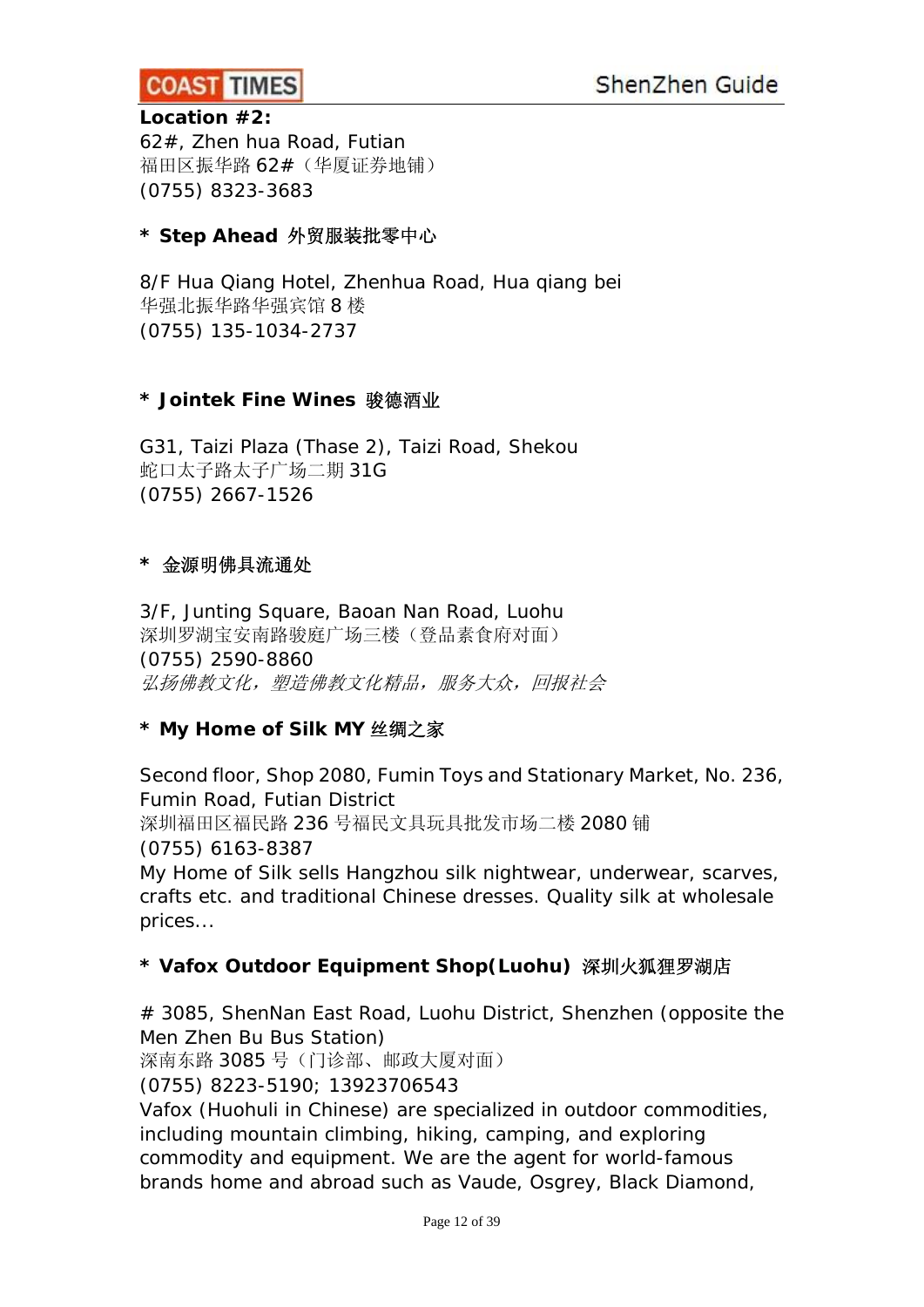*FoxRiver, Buff, Petzl, Sigg, Big Pack, Victorinox etc. Our shop is organizing outdoor activities such as Wutong Mountain (highest mountain in Shenzhen City) climbing, Coastal lines hiking every weekend. You are welcome to join us. Business Hour: 10:00 am ~ 22:00 pm.* 营业时间:上午 *10*:*00--*至晚上 *10*:*00*

### **\* Onbike Shop Nanshan**

NanGuang Rd. ( behind Xibu computer market NanShan) 南山区桂庙路南海明珠一楼,西部电子背后。近愉康、南山岁宝、西部电子 (0755) 8603-1300 *The Shimano shop in shop is new and will give new opportunities to the BIKERS in Shenzhen and we are really proud to be offer the Shimano service and products to you.*

### **\* 720 Clothing Store**

N-01, North Suite in San Da Ya Yuan, Huafa Rd. Walk one block east of Hua Qiang Bei Rd. along the same east/west street as "Women's World". Turn left at the first light and look for the big surfer! (0755) 2660-2871

*The surfer Xtreme lifestyle has come to Shenzhen. Get all your surf styled clothing here.*

## **\* Judy's Tailor Shop**

No. 5067 5/F Luohu Commercial City Railway Station Centre 13554877815/13714066467 *A Tailor shop reccomended by one of our readers as a reliable tailor who speaks fluent English.*

#### **\* Frame by Cindy**

67A, Sea World square, Shekou, (by the boat) (0755) 2667-9501 *They frame pictures here. We got one framed and had no problem. Try it out.*

## **\* Apple Centre**

H1A03B 1/F, Tower A, Baohua Building Huaqiang North Rd. (Next to Saige Building) (0755) 8374-2370 *This is the official Apple store for Shenzhen where you can get iPod and Mac products. This is also where you can go it you are having any*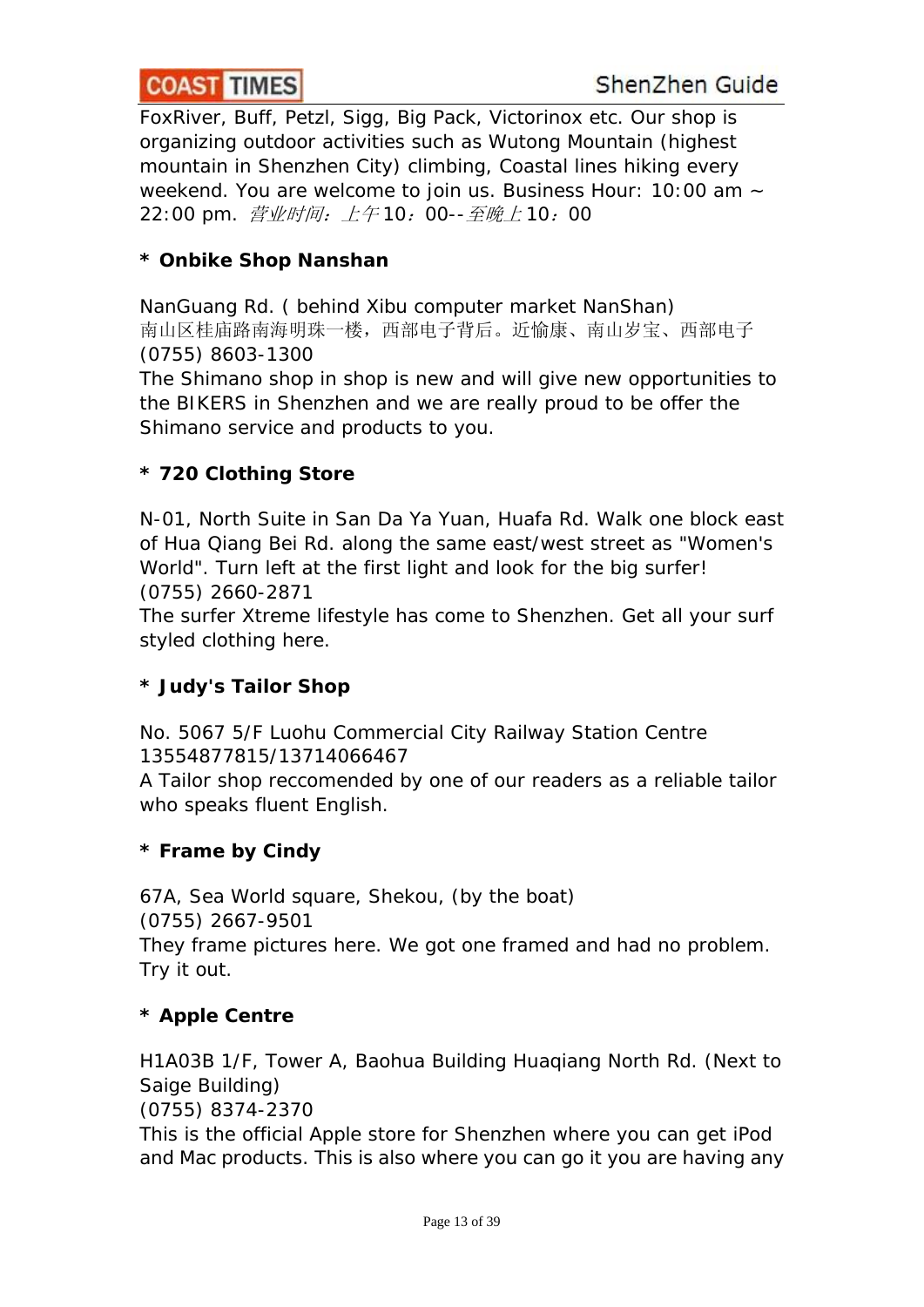*problems with your Apple products. They can connect you with the repair center. Mac software is available there too.*

## **\* Decathlon Shekou Megastore**

Intersection of Nanhai Av. and No. 8 Gongye Rd., Nanshan (near Walmart and next to B&Q)

*Decathlon is a renown French sport outlet brand known to produce high quality products. They are opening a megastore in Nanshan near Shekou where all your sporting goods desires can be fulfilled.*

## **\* Metro**

Ground Floor, Building 2, No.4008 North Bao'an Road, Luohu District (0755) 8360-8888 *German chain supermarket that is aimed at business to business but is great for an expat living in Shenzhen. You can buy many imported goods from food to office supplies. It is a membership based store and expats must bring their passports to get a card for free. Chinese however have to go through a more complex process by bringing their business registration.*

### **\* Carrefour**

Meilin Village No 1 Area No 1 Futian District

Nantou No 5 Tongjian Building, ChangXing South Road, Nanshan **District** 

*French supermarket that is worth a look if it is in your area. Though it is quite localized to the Chinese taste, you can still find some imported products from France as well as a good selection of wine*

## **\* The Butcher Shop & Fine Foods**

Honlux Hotel First Floor Side, Shekou

(0755)-2685-8295

*Full time expat butcher replicating a western butcher shop in appearance, hygiene, and service. Offering a wide selection of chilled imported meats including aged black Angus Tenderloin, Striploin, Rib Eye, Rump T-Bone, veal and lamb. This is the real thing with sausages even being made in house. Later on they will also have a wide selection of cheeses.*

## **\* MixC Shopping Mall**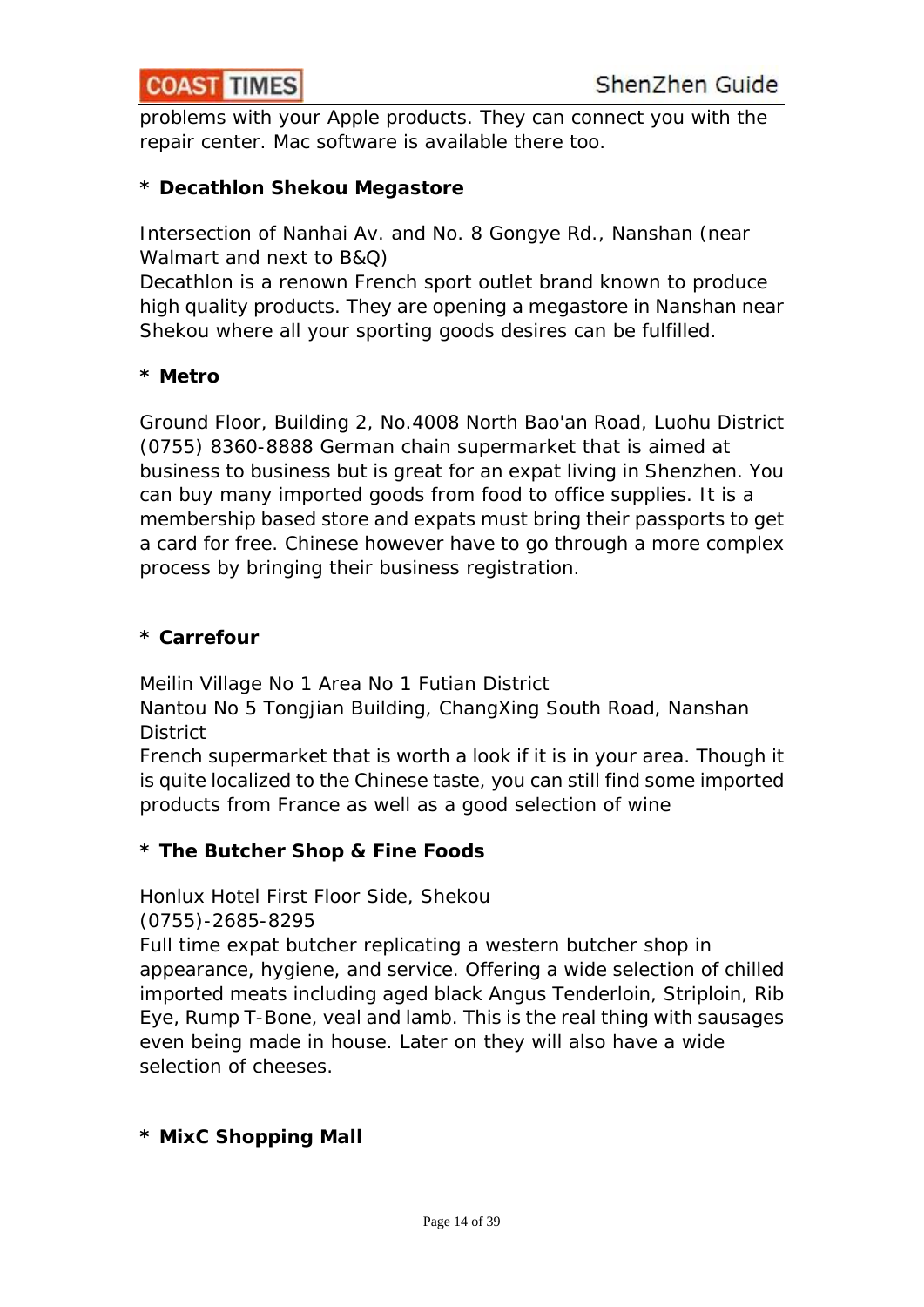

No. 1881, Baoan Nan Road, Luohu District (Across from Diwang) (0755)-8266-8266

*Now the largest shopping mall in Shenzhen and already very busy. Highlights in the mall include the following: Olympic size indoor Ice Skating Rink, Golden Harvest Cinema state of the art movie theater, Olé - high end supermarket with many imported items, Spaghetti House, Starbucks, Tacobell (it is quite a bit different from the USA version), MNG.*

## **\* TianChangDiJiu (Forever) Tuxedos**

Yufeng Lou\_A1, 1065, ShangBu Road, Futian District (0755)-83623210 | 83626962 *Bridal Gowns and Tuxedos just in case you need one for a special occasion.*

#### **\* Silver Palate Store**

133/134 Bitao Center, Taizi Street Shekou (0755)-2669-2015 *Reopened in the Bitao center right on Taizi road. You can find all your favorite foods from home.*

#### **\* Charlie's Store USA&Co.**

1F Bitao Center Taizi Rd. Shekou (0755)-2667-2701 *All the items you miss from home can be found here. Great if you want to organize a BBQ with steaks, cheeses, and all the junk food you can imagine.*

#### **\* Star Fine Wine Shop**

F1, Jing Dian Garden, Hong Gui Road, Luo Hu (0755)-2597-7011 *A small shop full of fine imported wines. There are some from all over the world. Bring one of these home and impress your significant other.*

**\* B & Q**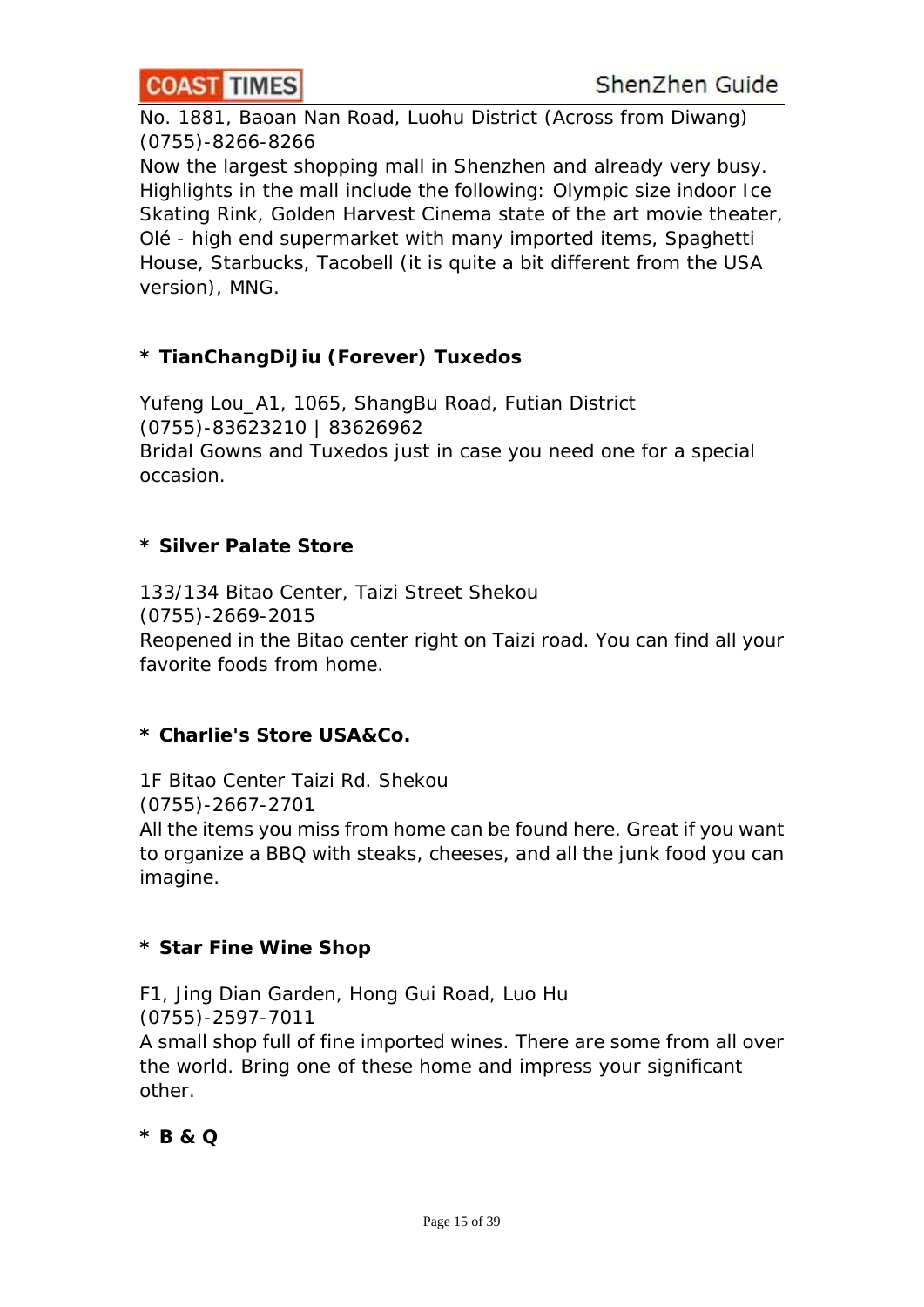#### **COAST TIMES**  $\overline{\phantom{a}}$

*This is for sure the place you must go if you need anything for handiwork, gardening, decoration. Almost everything that is linked to home improvement wil be found in one of these outlets. The stores are professionally organized and it's a great pleasure to go on Sundays for all handiwork lovers. Professional will be there to help you out and you'll surely find someone to help you to translate if you're facing some difficulties communicating.* 3028 Nanshan Avenue. Nanshan District (0755)-2642-6688

4008 North Baoan Road, Luohu District (0755)-2593-7788

First floor, Yunsong Building, 9th Tairan Rd., Tairan Area, Futian **District** (0755)-3336-0499

### **\* Enchanteur Garden Flower Shop**

No. 3 Shop, Honlux Apartment, Taizi Rd. Shekou (Beside the Seascape Square) (0755) 2681-5111 *Give flowers with this flower shop. Located in Shekou and have no problem dealing with foreigners*

*\* Tailor* 

*(0755) 8232-5108 Use this tailor to get suits, chinese and western, made cheaply. In the train station shopping center.*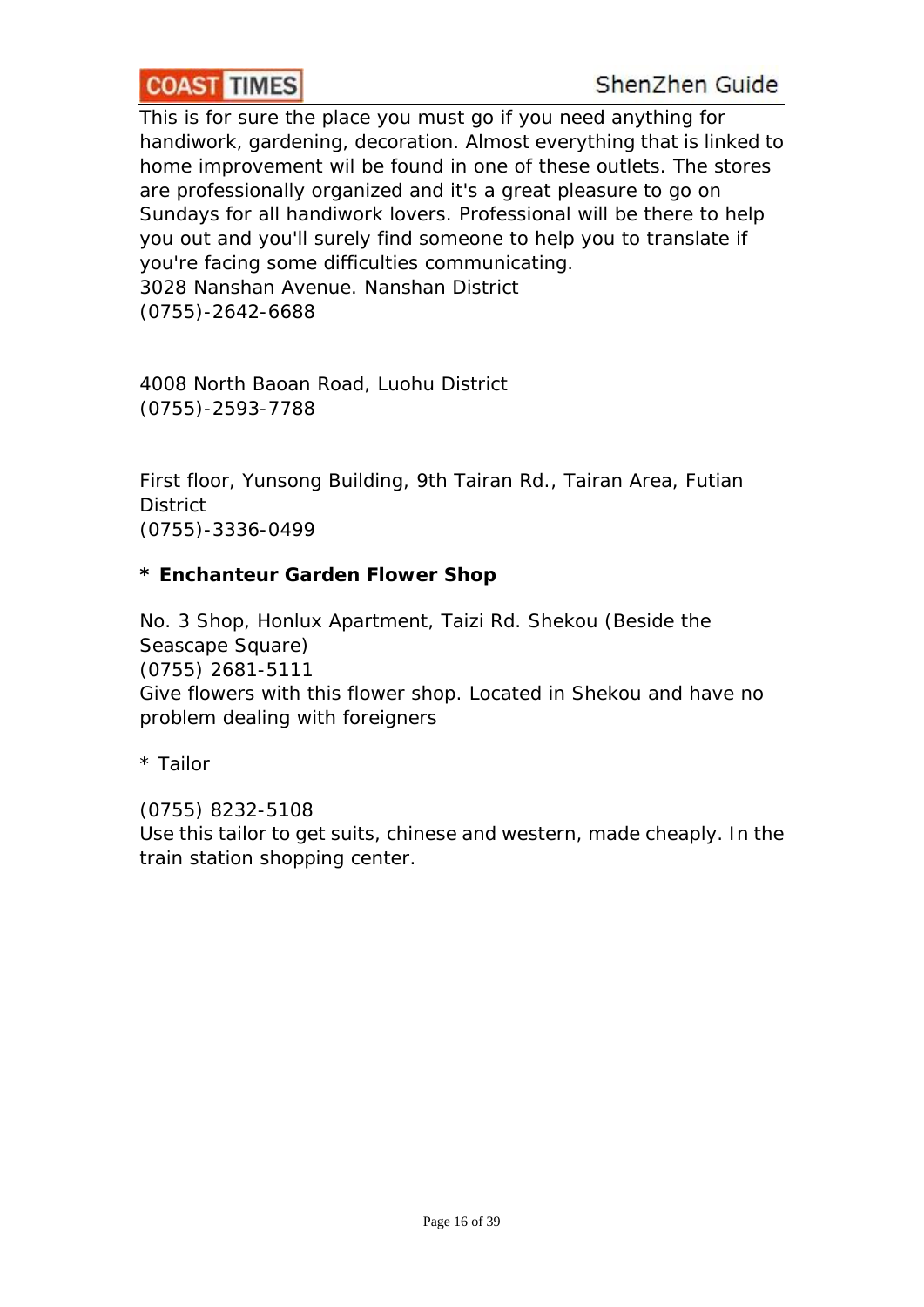# <span id="page-16-0"></span>**Health**

## **Hospitals**





## **Shenzhen People's Hospital**

Located in the northwest to Yayuan Interchange, it is the largest comprehensive hospital in Shenzhen with advanced equipment, medical talents and first-grade technology, focusing on medical, preventive, recreational and recovering treatments.

It has a total area of 90,400 square meters and construction area of 130,000 square meters with 1000 beds.



Located at the foot of Mountain Bijia and the northwest of Huaqiangbei Interchange, the hospital (originally called Shenzhen Red Cross Hospital) has become a comprehensive one with advanced equipment, medical talents and first-grade technology. It is the center of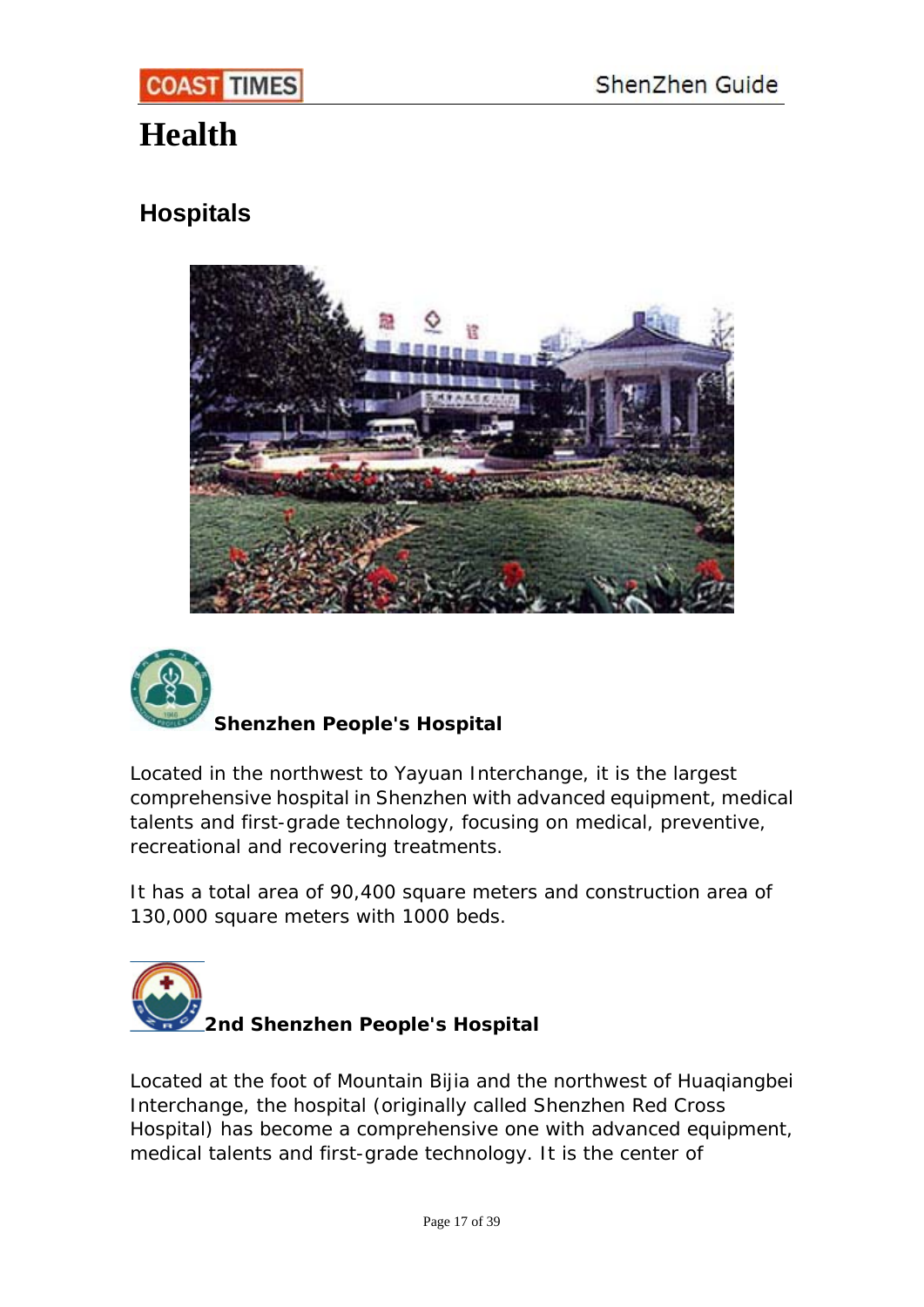<span id="page-17-0"></span>

Shenzhen's blood research and Chinese-Western medical research.

It has a total area of 58,000 square meters with 1,100 beds.



**Beijing University Shenzhen Hospital**

Invested by the Shenzhen Municipal Government with 430 million yuan, the hospital is located in the north of Mountain Lianhua Park and east of Xinzhou Road with a total floor space of 56,000 square meters and construction area of 78,000 square meters. It was put into use in December 1999 and had the name from the original Shenzhen Central Hospital on September 26, 2001. Subject to the management of Beijing University. It has first-grade medical equipment and specified in various medical fields such as blood, heart and brain disease and reproduction medical research.



## **Futian Traditional Chinese Medicine Hospital**

Located in Fuhua Road in Futian District, it was established in 1975 and became a model Chinese medicine hospital at a provincial and national level with medical, teaching, preventive, recreational and recovery functions. It has a total medical area of 35,000 square meters.

## **[Medical in Shekou](http://www.shenzhenrent.com/shenzhenlife.asp#medical#medical)**

## **Hospital**

The Shekou Union Hospital (Gongye 7th St., Ph.26692314 - 2kms from SeaWorld) provides good outpatient, inpatient and emergency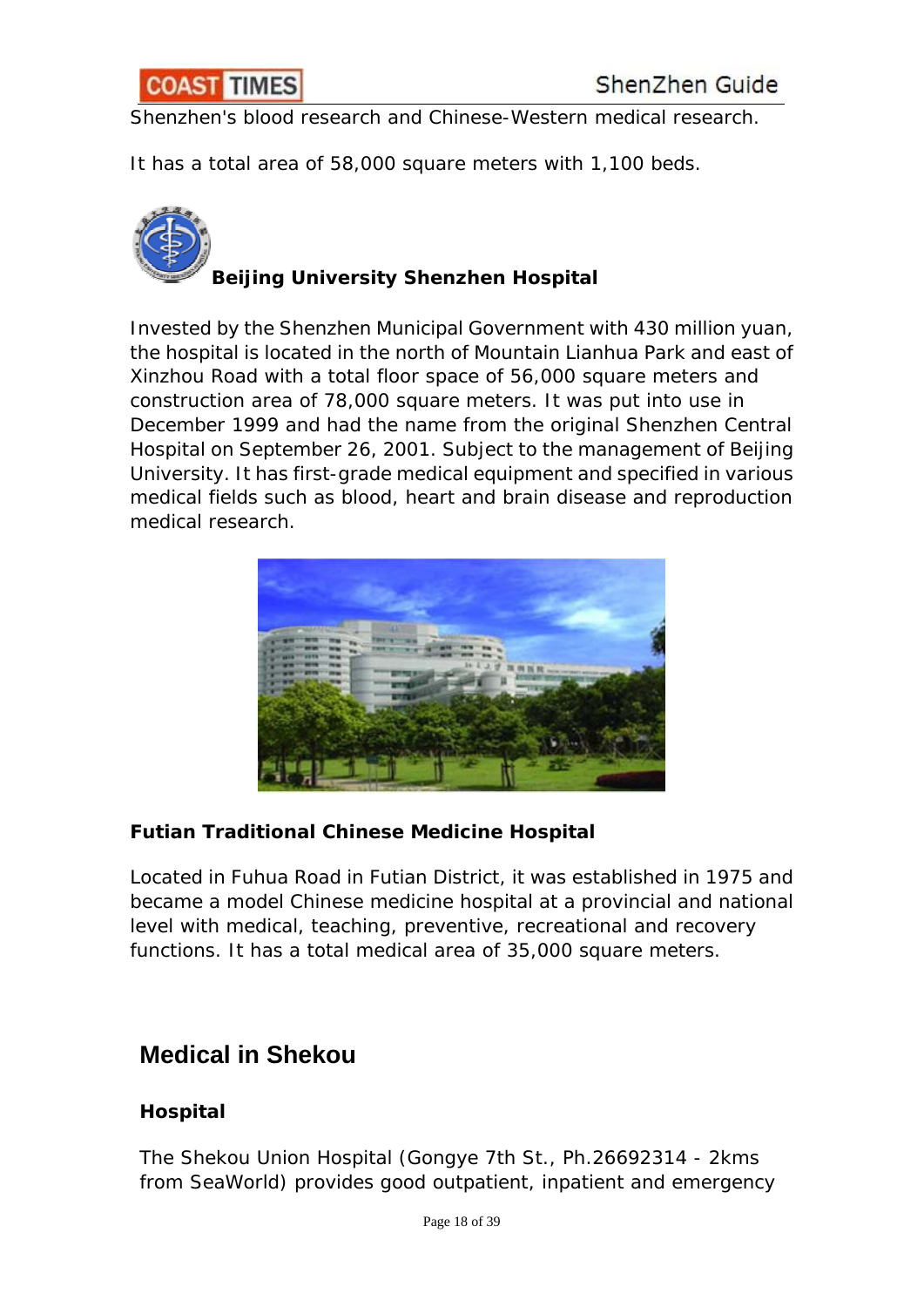<span id="page-18-0"></span>services care albeit you need to have a Chinese speaker with you.Although the cost of care and accommodation is very low in Chinese hospitals many foreigners elect to go to Hong Kong for inpatient care as English is much more widely spoken and the medical procedures are more of a western nature.

## **SOS**

The SOS clinic is nearby the Jing Shan apartment complex and currently has two international doctors on staff.It provides quality family medical service for outpatients and operates on a subscription basis. SOS can provide referral information for inpatient care in Hong Kong and also arrange evacuation there for members. See [www.internationalsos.com](http://www.internationalsos.com/)

# **[Entertainment](http://www.shenzhenrent.com/shenzhenlife.asp#entertainment#entertainment)**

## **Entertainment in Shenzhen**



## **Entertainment Places in Shenzhen**

## **(I)Shenzhen Theatre**

#### **Xili Movie Center**

Address: Wenhua road, Xilizhen Town

Tel:0755-26621448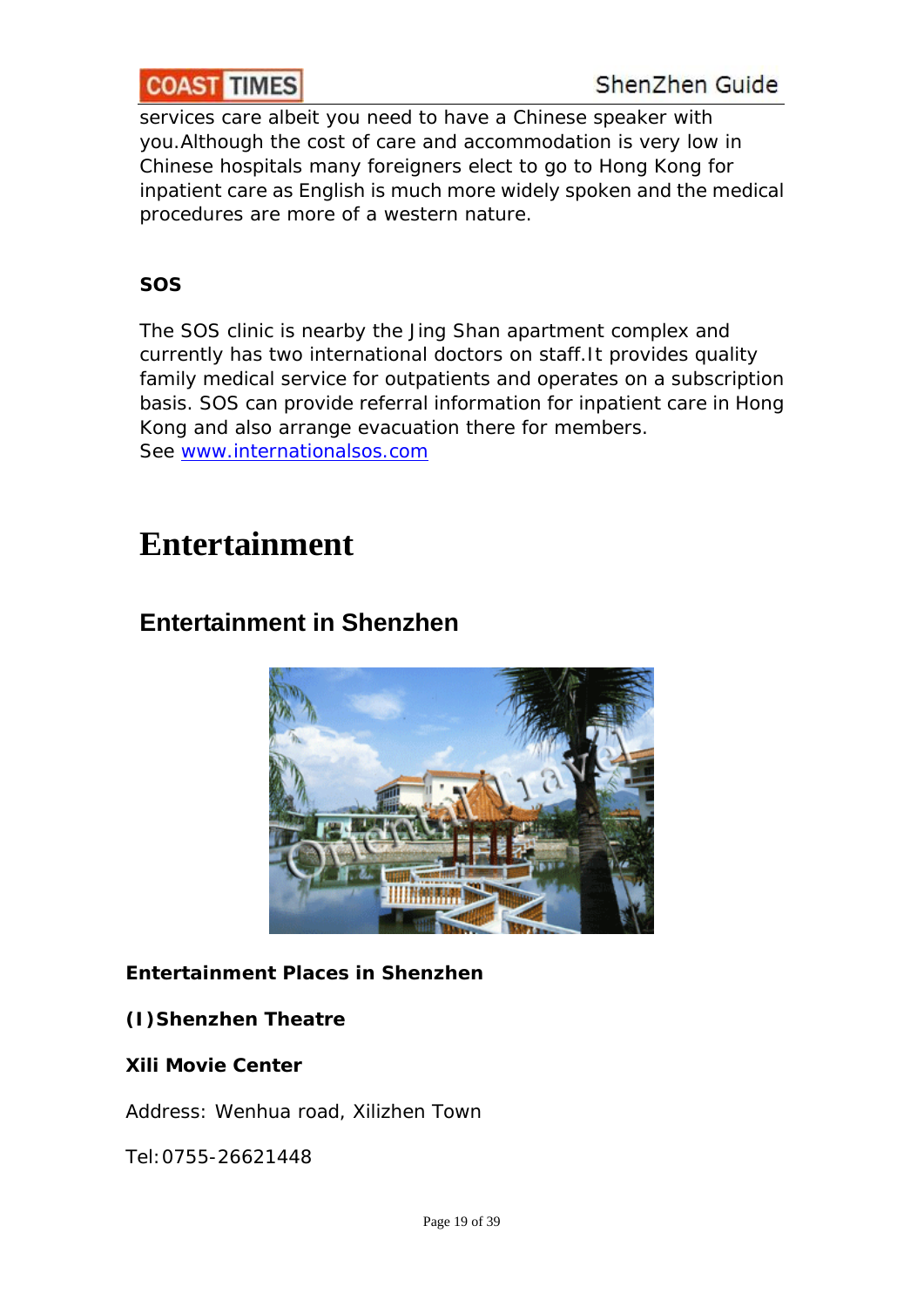### **Saxo Music Center**

Address: Futian District

### **Xian Cinema**

Address: Baoan District

Tel: 0755-27757548

### **Songgang Theatre**

Address: Songgang Town

Tel: 0755-27718301

### **Shenzhen Meeting Hall**

Address: Middle Shangbu road

Tel: 0755-82179142

#### **Shenzhen Great Theatre**

Address:No 5018, Shennan road

Tel: 0755-25563601

#### **Nanguo Cinema**

Address: Jiabin hotel, Luohu

Tel: 0755-82201250

#### **Shenzhen Theatre**

Address:No 1, Xinyuan road

Tel: 0755-82179142

## **(II)Bar & Night Club in Shenzhen**

### **Country Music Club & Country Tea House**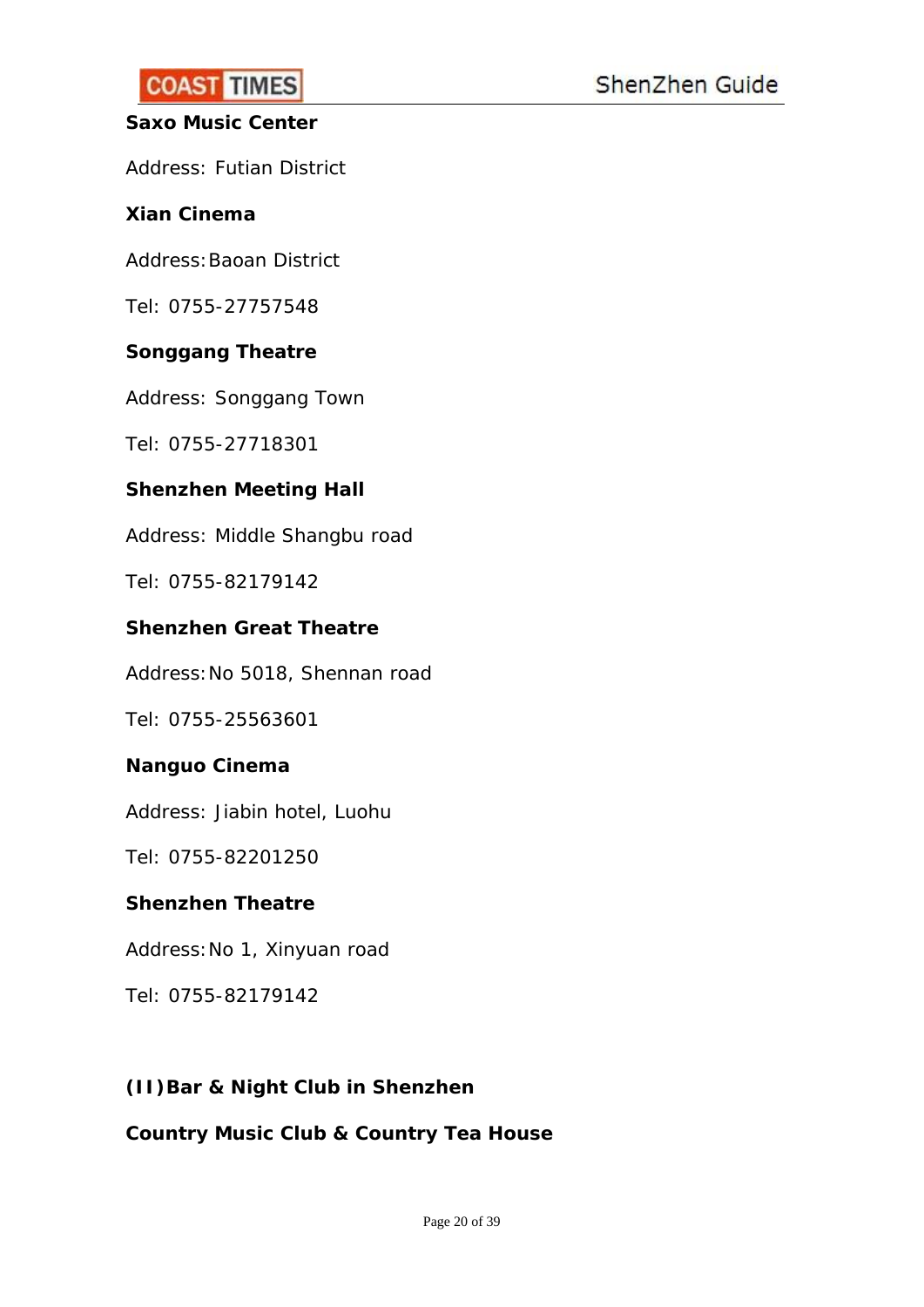Address: The Second floor, Taiwan Garden Hotel, Dongyuan road, Shenzhen

#### **Athens Café House**

Address: No 150, Dongyuan road, Futian District, Shenzhen

#### **Wuyu Café House**

Address: The first Floor of Sichuan Tower, Hongli road, Futian District

#### **Qingyin Tea House**

Address: The second floor of Jihao Garden of Huali road, Shenzhen

#### **Natural Bar**

Address: The 4th floor of Dongyuan Garden Tower, Dongyuan road, Futian Districr, Shenzhen

#### **Ximingtang Bar**

Address: No 1002, Shangbu road, Shenzhen

#### **American Sport Bar**

Address: Zhenxing road, Shenzhen

#### **Countryside Bar**

Address: No 1090, Wenjin northern road, the eight floor of Ditian Hotel

#### **Old Disc House**

Address: No 409, Sangda Industry area, Futian District, Shenzhen

#### **Euro Bar**

Address: No 46, Funiu road, Futian District, Shenzhen

Aikelunsi Western Restaurant

Address: No 54, Zhenhua road, Shenzhen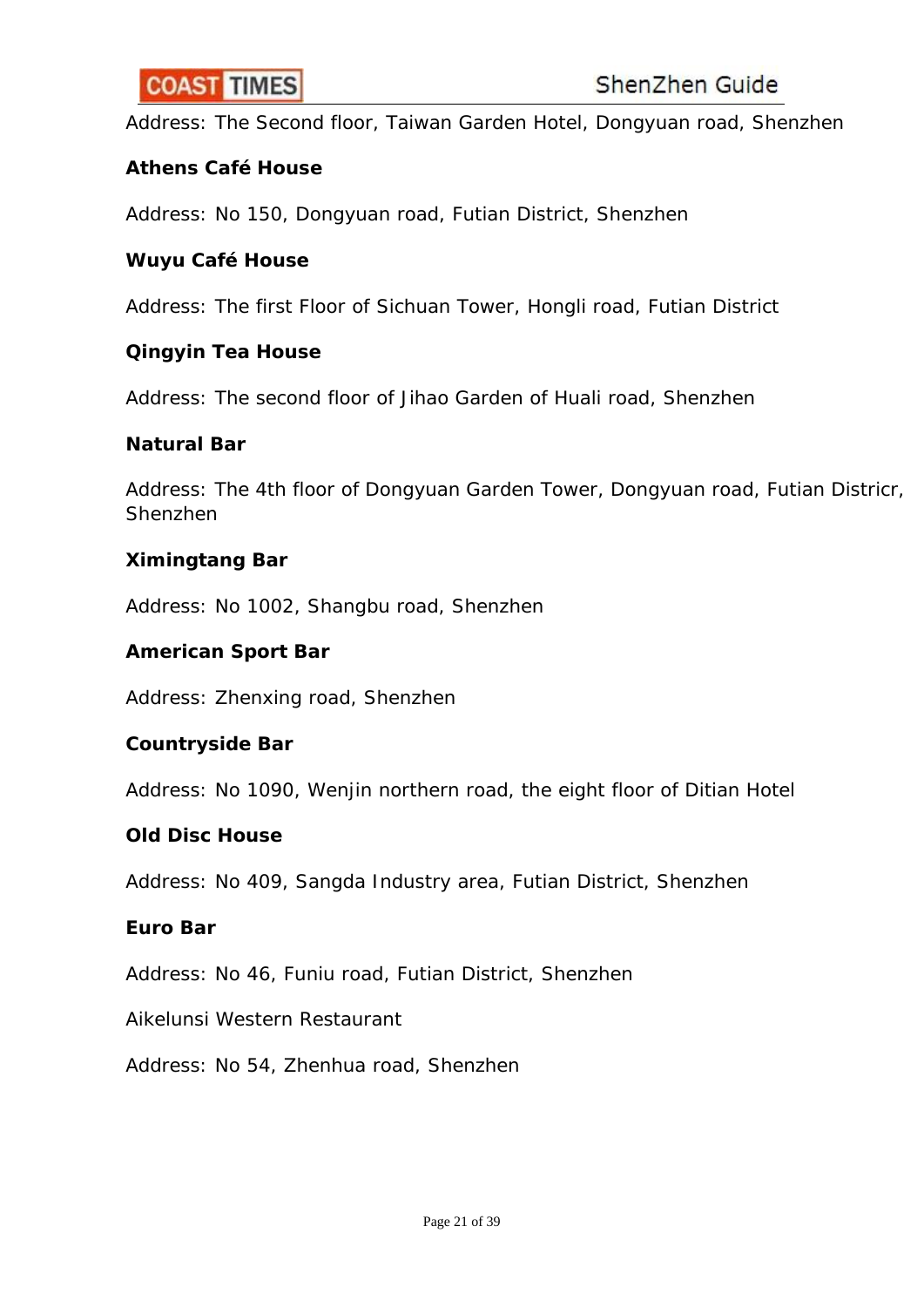## <span id="page-21-0"></span>**(III)Bowling in Shenzhen**

#### **Nanyou Bowling Court**

Address: Nayou Hotel, Nanshan District, Shenzhen.

20 courts.

Tel: 0755-26409406

## **Entertainment in Shekou**

#### **THE TERRACE** 露台咖啡

Great food ,live music 美味的食物, 现场音乐 Address: Sea world ,shekou,Shenzhen,CN 地址:中国深圳蛇口区海上世界 Tel: 0755-26829105 e-mail: [theterrace@gmail.com](mailto:theterrace@gmail.com)

#### **X-TA-SEA**

Sport bar & restaurant Address: 1/F,Cruise Inn,Seaworld Square,Shekou,Shenzhen,CN Tel: 13480856495 e-mail: [fwdoubleday@x-ta-sea.com](mailto:fwdoubleday@x-ta-sea.com)

#### **SUBWAY**

Fresh Sandwich 现做三文治 Address: Shop 6 Taizi Square,Taizi Road Shekou,Shenzhen,CN 地址:中国深圳蛇口区太子路太子广场 6 号铺 Tel: 26889328

#### **PAPA JOHNS** 棒!棒!约翰

Better Ingredients,Better Pizza. 好的原料成就好的匹萨 Address: 1/F,Seaworld Plaza,Taizi Road Shekou,Shenzhen, CN 地址:中国深圳蛇口区太子路海上世界广场 1 楼 Tel: 0755-26892878

#### **STARBUCKS** 星巴克

Address: Seaworld Square Shekou,Shenzhen,CN 地址:中国深圳蛇口区海上世界广场 Tel: 26832163

#### **GYPSYS**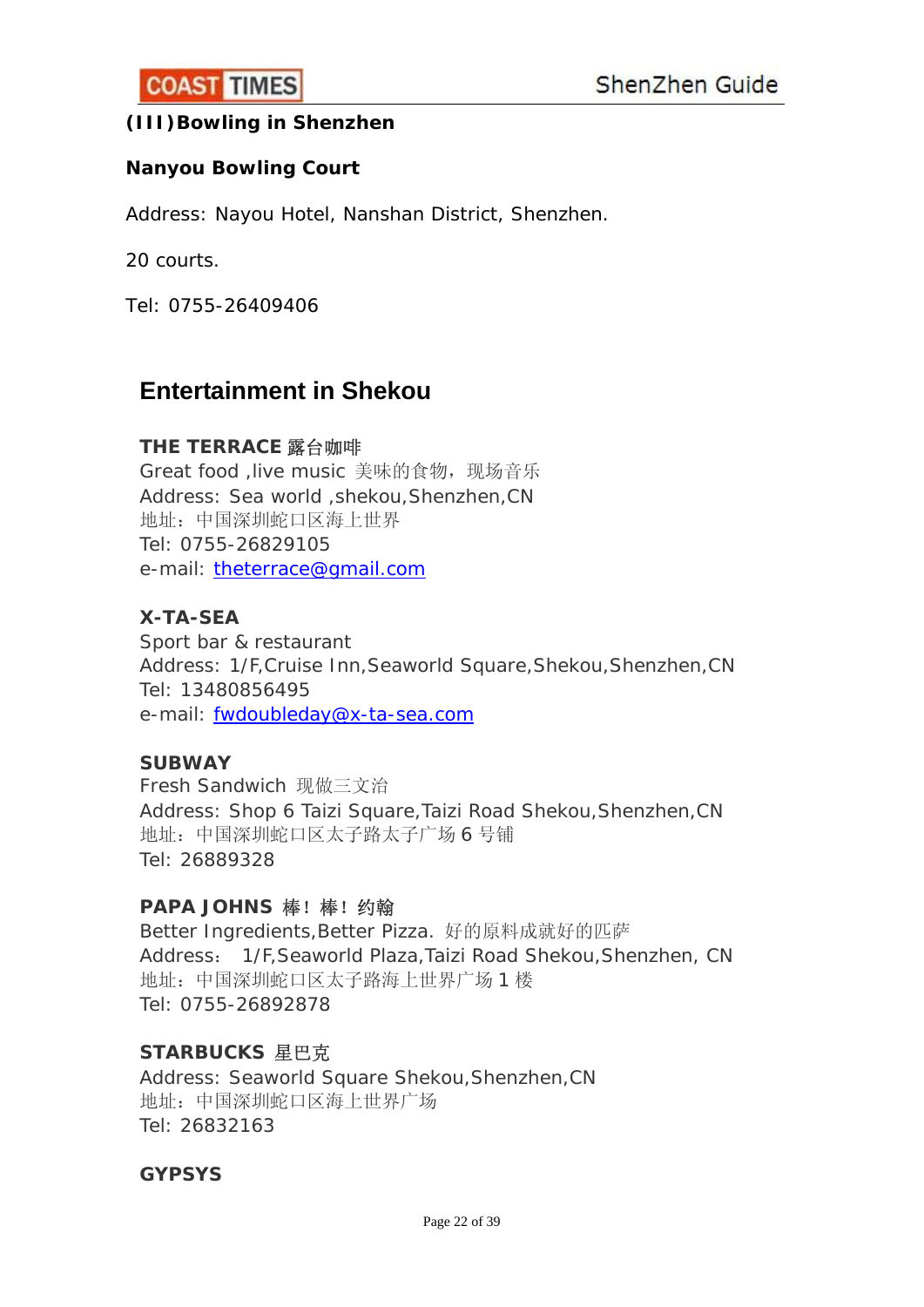

Address: Ground Floor,Shop 3,HaiBin Commercial Building, Seaworld Shekou,Shenzhen,CN 地址:中国深圳蛇口区海上世界海滨商业大厦首层 Tel: 0755-26682657

#### **Mc Cawley's**

Irish bar & restaurant 爱尔兰风格酒吧和餐馆 Address: Shop 118 Seaworld Complex Taizi Road Shekou,Shenzhen,CN 地址:中国深圳蛇口太子路海上世界广场 118 号铺 Tel: 0755-26684496

#### **CASABLANCA** 卡萨布兰卡

Address: Seaworld Plaza,HaiBin Commecial Building,Shop 118,Shekou,Shenzhen,CN 地址:中国深圳蛇口海上世界广场海滨商业大厦 118 铺 Tel: 0755-26676968

#### **MAMA'S**

Mediterranean and Lebanese cuisine pizza-pasta 地中海和黎巴嫩菜式 比萨-面食 Address: Shop 108-109 ,Haichang street,Shekou(close to A-BEST surpermarket) 地址:蛇口海昌街 108-109 号铺(靠近新一佳) Tel: 0755-26850910

#### **Taizi Hotel Bar (Bill's Bar)**太子宾馆酒吧(比尔酒吧)

Address:No.5.1/F,Taizi Hotel Taizi Road Shekou(in back of the hotel),Shenzhen,CN 地址:中国深圳(在太子宾馆后面)蛇口太子路太子宾馆 1 楼 5 号 Tel: 0755-26684192

#### **WEST BAR** 西部酒吧

Address: 1Taizi Road,Seaworld,Shekou,Shenzhen,CN 地址:中国深圳蛇口海上世界太子路 1 号 Tel: 0755-26686107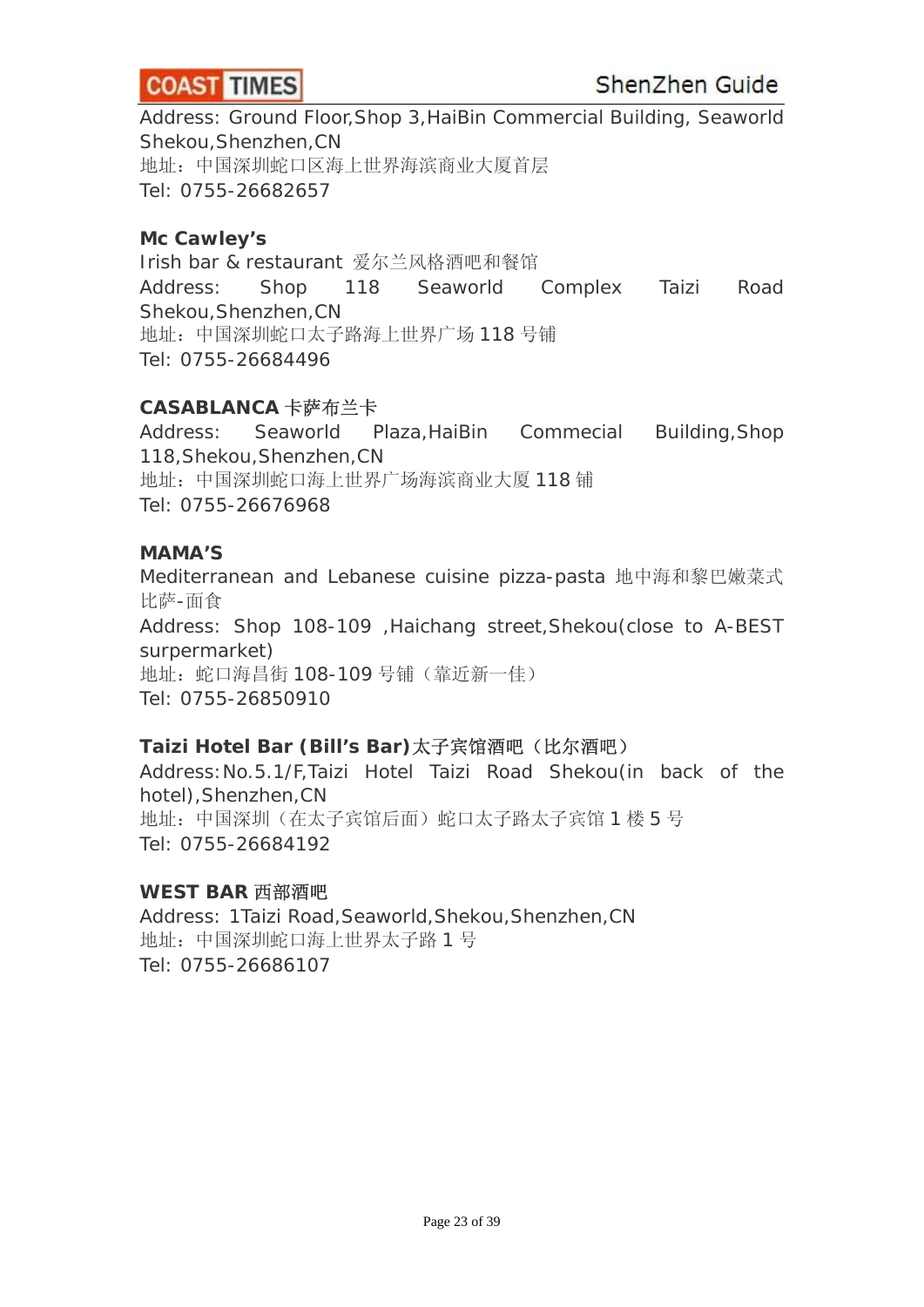# <span id="page-23-0"></span>**Culture & Education**

## **Culture Centers**

Shenzhen began to implement the strategy of "building a culture-based city" to make it a city of high-quality culture in 2004. The culture industry has been booming since then, grossing a total added value of 16.339 billion yuan, accounting for 4.77 percent of the city's total GDP and rising 20.76 percent from the year earlier period.

## **Culture and Arts**

 Cultural undertakings never lost their momentums. The city currently boasts 10 artist associations and 19 professional artistic organizations, with more than 3,000 cultural and literary professionals. A batch of cultural festival brands have been established, including Shenzhen Grand Theater Arts Festival, the international biannual exhibition of Chinese wash paintings, the international biannual piano contest as well as the season of domestic and overseas select performances. The Grand Theater arts festival had been held 13 times and has become a grand and elegant arts event. Regular municipal cultural events include the biannual Shenzhen Golden Autumn Community Cultural and Arts Festival, the children's arts festival and the annual reading month.

 In 2004, the city's cultural sector obtained 580 prizes above provincial levels, including 52 international prizes and 227 national ones. The Fifth Reading Month attracted more than 5 million people. The city's cultural circle gave 283 internal performances in the year and 316 performances were staged to the public. Cultural centers at all levels held 571 exhibitions and organized 2,343 mass cultural activities.

## **ICIF (International Cultural Industry Fair)**

 ICIF is China's only State-level cultural industry fair. The first fair opened on November 18, 2004 and last five days. More than 102 enterprises from 50-plus countries and regions attended the fair, which was reported by 161 overseas media with 1,053 journalists. The fair attracted 500,000 visitors from all over the world and achieved the goal of building a platform for presenting, trading and exchanging information on cultural products.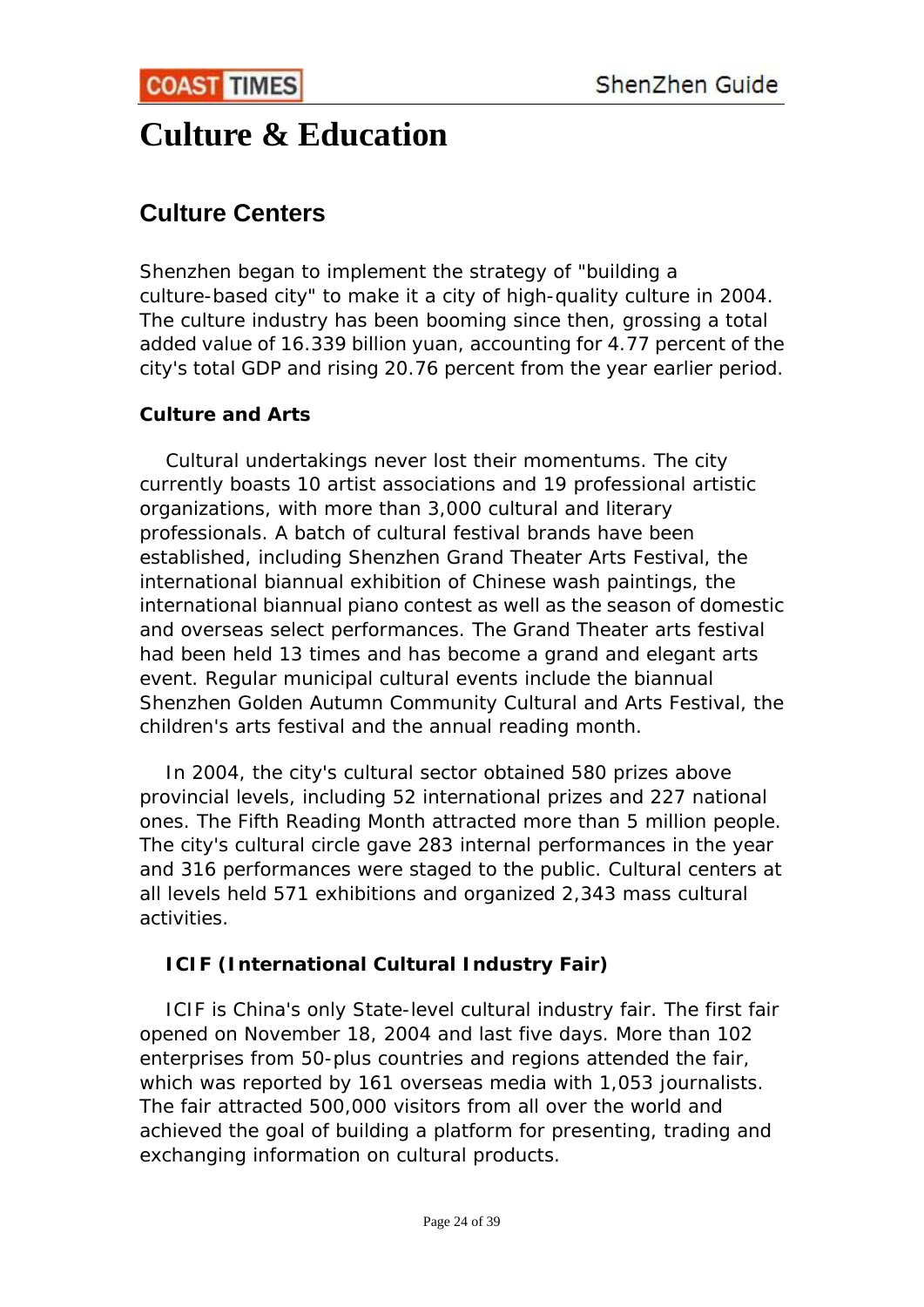#### **COAST TIMES**  $\overline{\phantom{a}}$

#### **'Plaza Culture'**

 In July 1986, a makeshift stage made of bricks and cement was set up in the Children's Activity Center on Hongli Road for a novel show, in which admission was free for audience while performers had to pay 0.5 yuan. It is a talent show where any audience member can give a performance on stage. In the past years, more than 20,000 shows and 6,200 activities had been given on the stage.

 There were performances almost everyday on the city's about 200 squares.

## **Cultural Venues**

 There were 480 dancing and singing venues and 134 get-together recreational houses in 2004. There were nearly 5,000 cultural venues with more than 100,000 employees and an output of 20 billion yuan. The Shenzhen Performance Corporation has established its brand.

## **Press and Publications**

 Shenzhen is one of the country's leaders in press and publishing. The city boasts 14 newspapers and 40 magazines, had one comprehensive publishing house, three audio/video publishers, as well as 88 correspondent offices of mainland and Hong Kong journalists.

 The city published 821 kinds of books and 828.07 million copies of papers in 2004.

 The Shenzhen Press Group has a variety of newspapers and magazines, including the Shenzhen Special Economic Zone Daily, Shenzhen Economic Daily and Hong Kong Commercial Daily, with 5,000 employees and a total assets of more than 5 billion yuan. The group is one of China's largest press groups with highest modernization level and strongest business power. Its turnover in 2004 exceeded 2.6 billion yuan, with a net profit of 160 million yuan.

## **Printing Industry**

Shenzhen is one of the country's major printing bases. It is among the leaders in general design, production scale and strength, printing equipment and technology, enterprise management and product quality.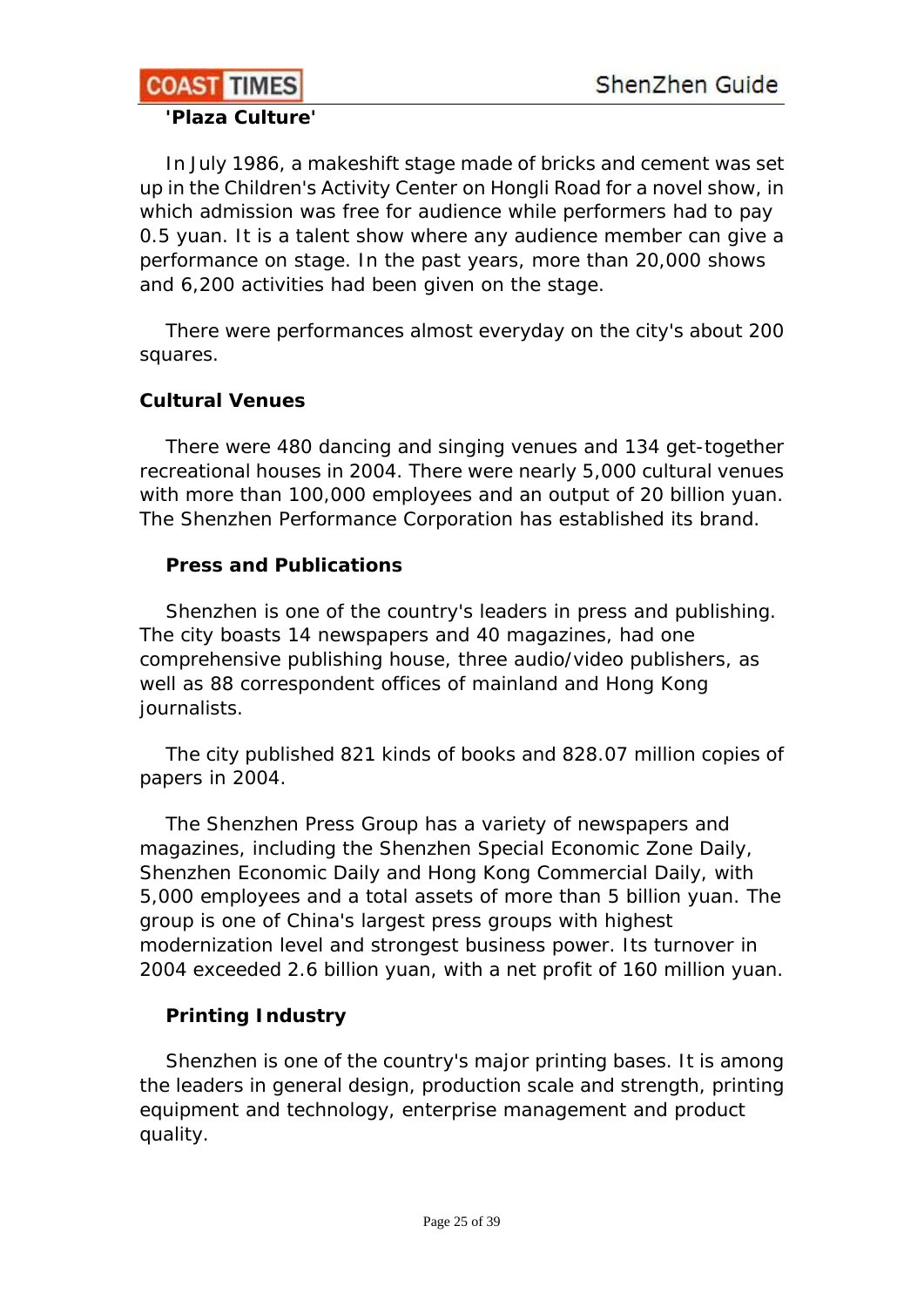There were more than 1,580 printing enterprises, with more than 120,000 employees and 7 billion yuan in registered capital. Shenzhen Artron Colour Printing Co., Ltd. won a Benny Award, known as the "Oscars in Printing."

## **Broadcasting, Television and Film**

 Shenzhen has a complete product line of the broadcasting and TV industry. It has one radio station, two TV stations, two radio-and-TV stations and 20 cable TV stations. The radio and TV networks have covered the city's whole population. The digital TV channel was formally launched in 2005.

## **Relics and Museums**

 Shenzhen is rich in historical sites. More than 500 relic sites have been discovered, including 118 protected sites of historical importance, one at national level and 10 at provincial level.

 The Dapeng Fortress was listed in the national heritage protection list, while Pengcheng Village in Dapeng Township was among China's earliest villages of historical and cultural importance. The excavation of Shang Dynasty (1766-1122 B.C.) tombs at Wubeiling Village, Nanshan District, was among the nation's top 10 archaeological findings in 2001.

 Apart from a government-run museum, There are 16 private, collective and public-private-cooperative museums. The museums had more than 40,000 antique items and showcased 24 exhibitions.

## **Cultural Exchanges with Other Countries**

 The city has launched many activities for international cultural exchanges, such as the Shenzhen Grand Theatre Arts Festival, Shenzhen International Folk Culture Festival, Shenzhen Biannual International Wash Painting Exhibition, Happy Valley International Magic Festival and Asian Children's Arts Festival.

## **'City of Piano'**

 Local musicians have earned the city a fame in many international piano contests. Li Yundi won first place in Chopin International Piano Contest, becoming the first gold winner in the reputable event in 13 years. Chen Sa and Zhang Haochen also made their names in international piano competitions. With Shenzhen Art School as a leading exponent, Shenzhen's piano education has been in the leading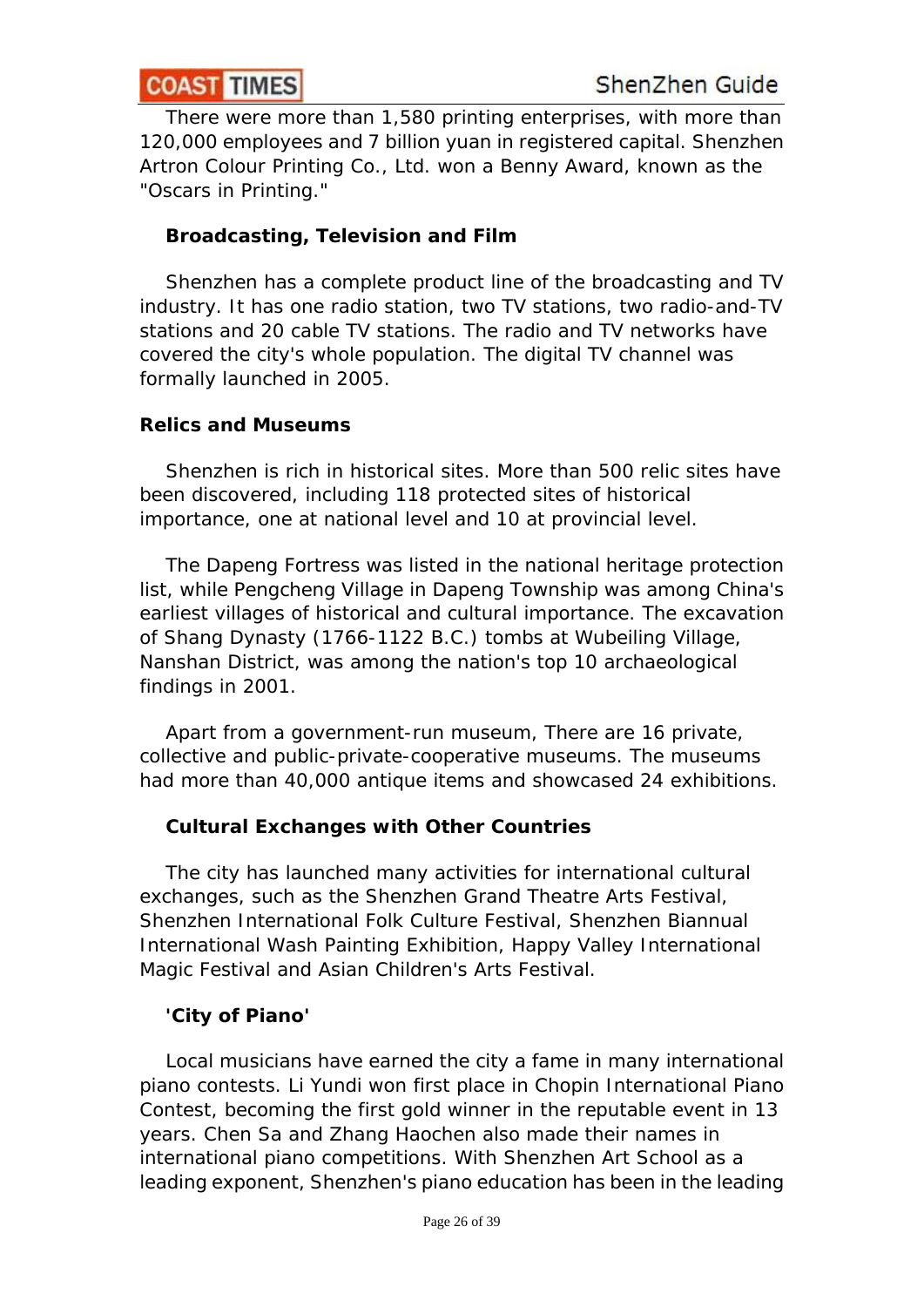place in China. Famous pianist Professor Dan Zhaoyi has fostered world-class piano players, earning a reputation worldwide. Piano art enjoyed a wide popularity among local primary and middle school students. Shenzhen's piano possession rate is very high among cities, with 8.2 pianos for each 100 households. A number of pianists have settled down here.

## **'City of Design'**

 Inspired by Hong Kong's design industry, Shenzhen's design sector has gradually shown some edges. Shenzhen boasts a large number of influential designers from all over the world. Plane designers like Chen Shaohua, Han Jiaying and Zhang Dali are well-known in the national circle. China's bidding symbol for Olympics was designed by Shenzhen artists and a large quantities of works given thumbs-up in the national and international circles were produced in the city.

## **Base of Animation**

Shenzhen is one of China's animation bases and earliest in processing overseas cartoons. In the mid 1980s, inland area's first Hong Kong-invested animation company, Jade Animation, was set up in Shenzhen, hiring more than 70 percent of the country's creators at its peak time, and producing a large number of cartoon films for the country and world.

 Thanks to its booming animation industry, Shenzhen has become one of the world's most important manufacturing bases of video games, with its low cost and strong production capacity in cartoons, two- or three-dimensional cartoons and game software. A simple OEM maker for American and Japanese at the beginning, Shenzhen has now started to create works by itself, filling China's blank in three-dimensional cartoon films and making a historic breakthrough in national animation industry.

 Shenzhen was home to more than 500 enterprises creating and producing animation works, employing nearly 10,000 staff and achieving several hundred millions of output value each year. Shenzhen Polytechnic offers a major in animation.

## **Dafen Painting Village**

Located in the Buji area in Longgang District, the village covers 4 square kilometers. A Hong Kong painting businessman Huang Jiang came to settle down in the village in 1989 with dozens of painters.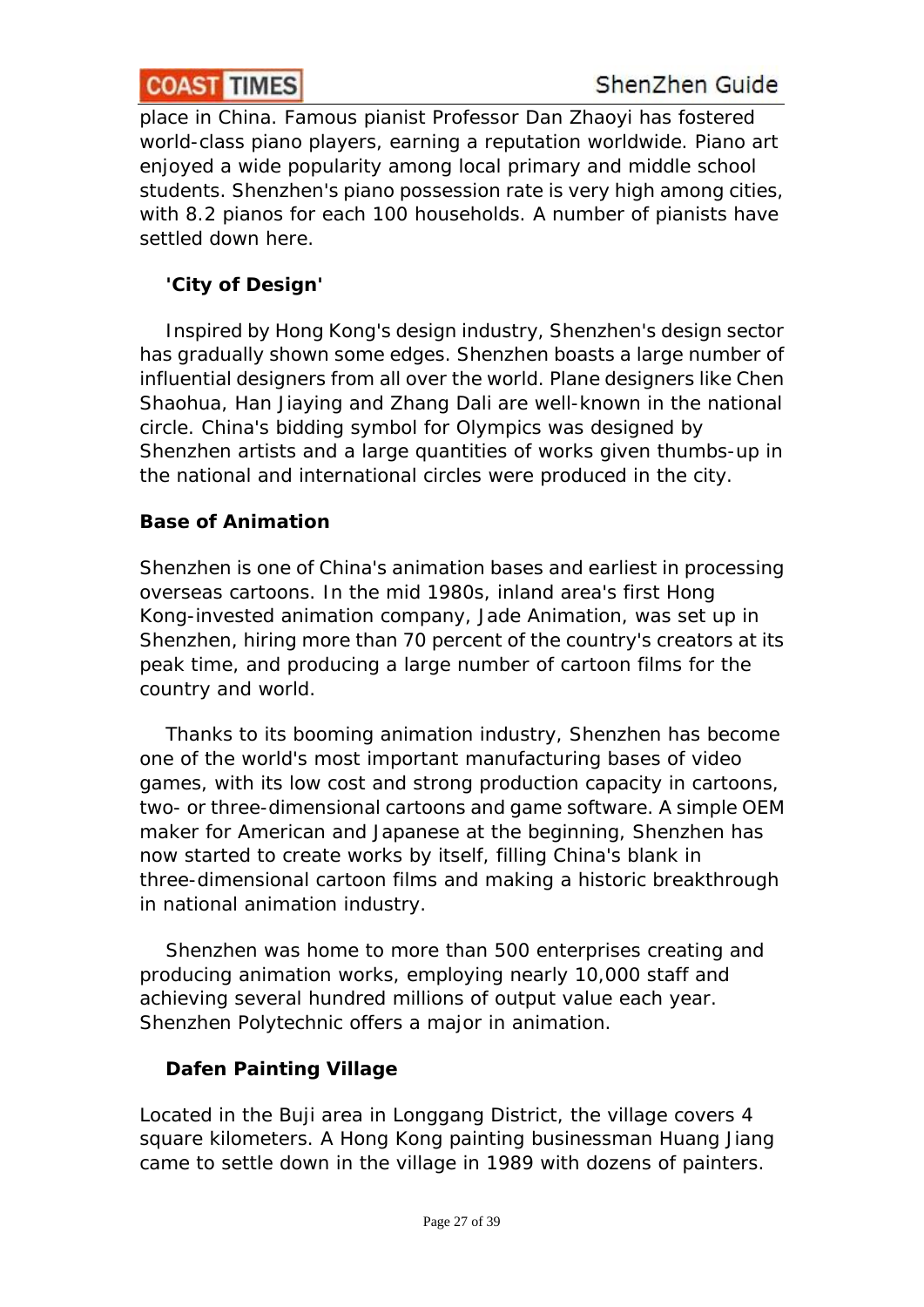<span id="page-27-0"></span>They rent houses for making and selling paintings, a business soon attracting more painters to the village. Currently there are 305 businesses here, with more than 3,000 painters and 700 workshops.

 Its sales volume surged to a record 140 million yuan in 2004, a great success in introducing Chinese cultural products to the world.

## **Libraries**

Shenzhen has eight public libraries, including four national first-class ones. The per capita coverage of libraries and books exceeded the national and provincial standards. There are more than 500 decent libraries in the Yuancun area in Bao'an District.

 Shenzhen has four levels of public library networks. In 2004, there are 385 community libraries reaching required standards, a great boost for achieving the goal that there should be one community library for every 15,000 people. Municipal and district libraries enjoyed an increase of 600,000 books in collection, with a total collection of more than 7.59 million. Shenzhen Central Library was opened to the public in 2006 and a 20,000-sqm new library in Longgang District has been established. Culture authorities said all the six districts will each own at least one city-level library.

## **Shenzhen Library**

 Covering a total area of 13,949 square meters, this library has a collection of 1.5 million books, 17 reading rooms and 750 seats.Address: 1011 Hongli Road, Futian DistrictHours of Operation: 9 a.m. to 9 p.m. (Tuesday to Sunday)

## **Shenzhen Central Library**

 Opened to the public in July, 2006, the six-floor open-stack library boasts 1.8 million books, 19 individual reading rooms and 2,500 seats. It is one of the few libraries across the country incorporating high-tech and disabled-friendly devices.Address: Jingtian Road, Futian DistrictHours of Operation: 9 a.m. to 9 p.m. (Tuesday to Sunday)

## **Shenzhen Children's Library**

 Address: 1011 Hongli Road, Futian DistrictHours of Operation: 9 a.m. to 5:30 p.m. through Tuesday to Friday; 10 a.m. to 5:30 p.m. on Saturday and Sunday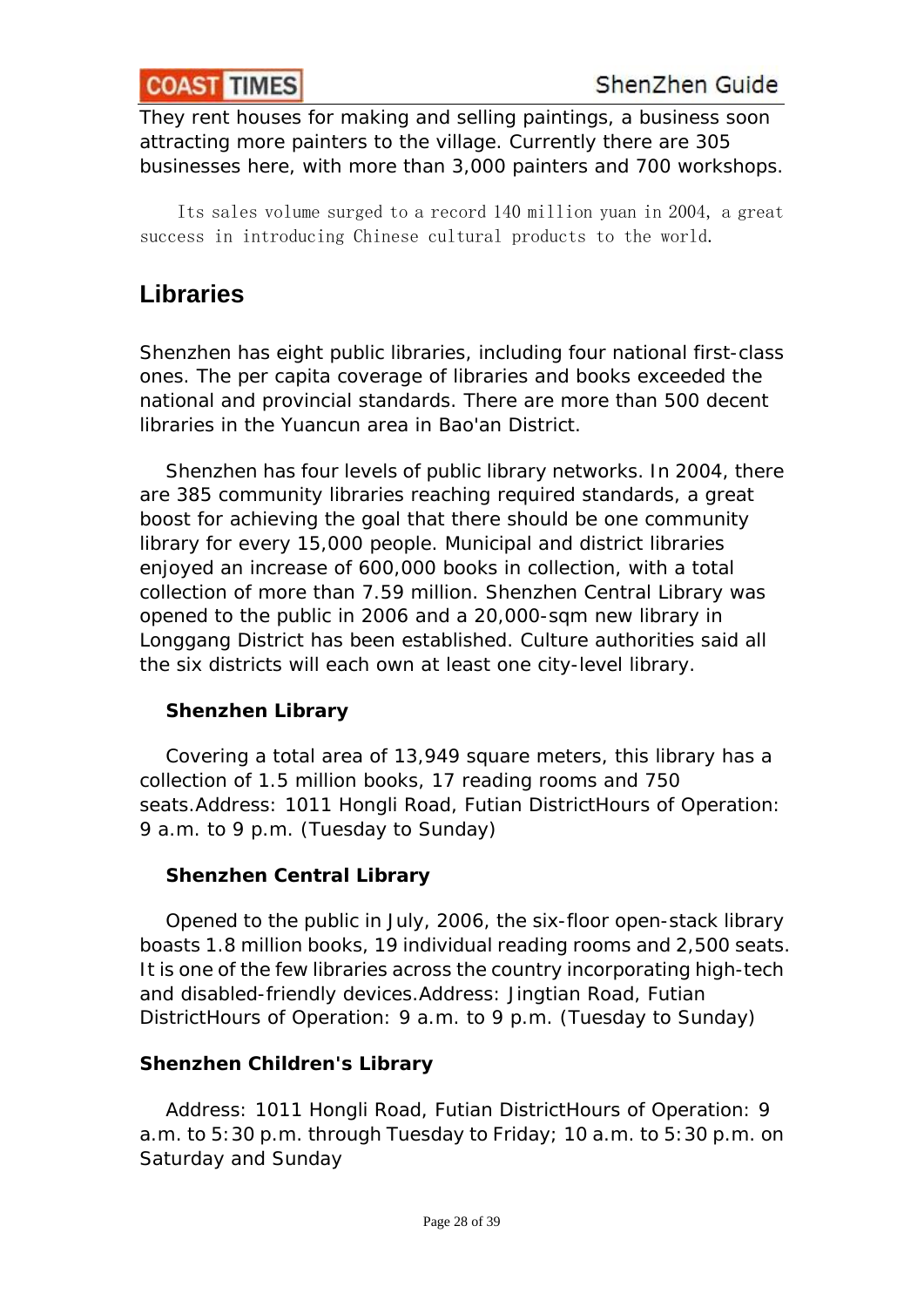<span id="page-28-0"></span>

#### **Shenzhen Luohu Library**

 Address: 1014 Yijing Road, Luohu DistrictHours of Operation: 9 a.m. to 9 p.m. except on Monday and Thursday; 2 p.m. to 9 p.m. on Thursday

#### **Shenzhen Nanshan Library**

 Address: 176 Changxing Road, Nanshan DistrictHours of Operation: 2:30 p.m. to 9:30 p.m. on Tuesday; 9 a.m. to 9:30 p.m. through Wednesday to Friday; 9:30 a.m. to 5:30 p.m. on Saturday and Sunday

#### **Shenzhen Yantian District Library**

 Address: 1-3/F, Yantian Cultural Center, 2086 Shenyan Road, Yantian DistrictHours of Operations: 9 a.m. to 9 p.m. (Tuesday to Sunday)

#### **Shenzhen Futian District Library**

 Address: 123 Fumin Road, CPC Futian District Committee CompoundHours of Operation: 9 a.m. to 8 p.m. (Tuesday to Sunday)

#### **Shenzhen Bao'an District Library**

 Address: 72 Xin'an Road 2, Baocheng Area 4Hours of Operation: 10 a.m. to 9 p.m. (Tuesday to Sunday)

#### **Shenzhen Longgang District Library**

 Address: 2104 Longgang District Government CompoundHours of Operation: 8 a.m. to 11:30 a.m., 2 p.m. to 5 p.m. (Monday to Friday)

## **Education**

 In the past 25 years, Shenzhen has set up a multi-level educational system based on basic education, education of higher learning, profession and adult education. In August 2004, the city became Guangdong's first winner of the national title of "Strong in Education." All its six districts have won the honor of the "Provincial Districts Strong in Education,' accounting for half of the province's total. Shenzhen worked out many measures to allow nonpermanent residents to receive compulsory education.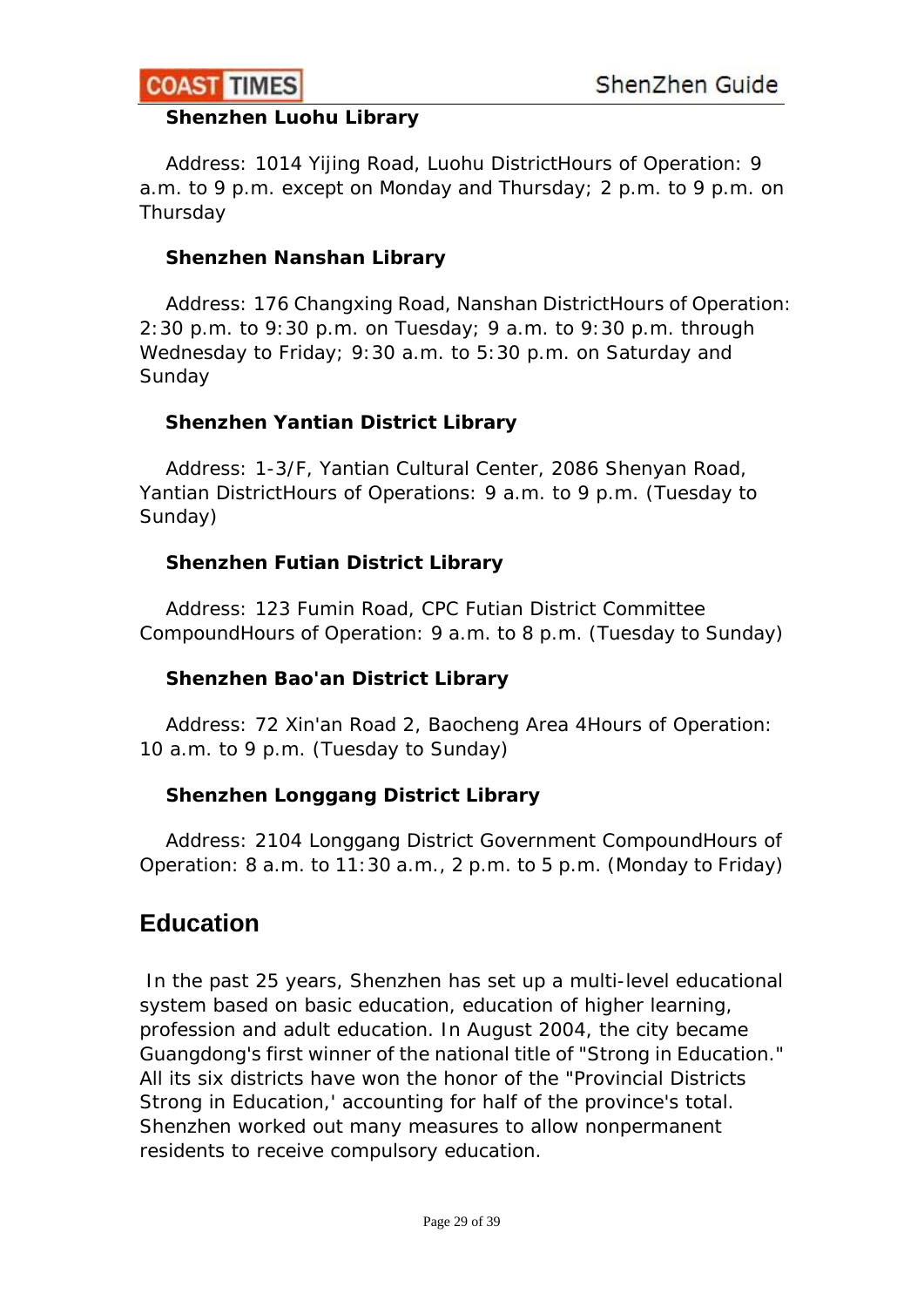Its education input in 2004 was 9.47 billion yuan. More than 98 percent of children aged between 3 and 6 went to school, schools offering nine-year compulsory education ran at their full capacity and more than 92 percent of senior high school students went to universities or colleges, basically reaching the standards of developed countries.

## **Elementary Education**

By the end of 2004, 1,324 schools at different levels had been set up, 65 more than the previous year. Approximately 175,700 students graduated, 260,300 enrolled and 949,600 were studying at all the city's schools. The numbers were respectively 11.2 percent, 9.5 percent and 12 percent higher than those in 2003. Shenzhen was home to 699 kindergartens, 43 more than year 2003's number. They provided education for 135,000 children , a year-on year growth of 9 percent. It had 376 primary schools, two more than 2003, while their students' number rose 12.1 percent to 526,400.

## **Higher Education**

The development of higher education was speeded up. There were 11 colleges and universities opening courses in the city, four in Shenzhen University Town, with a total enrolment of 14,500 students, an increase of 21.3 percent over 2003. A total of 6,300 graduated, 32.5 percent up from 2003. The number of college students hit 41,300, up 28.5 percent.

## **Shenzhen University**

Sponsored by the Shenzhen Municipal Government, it was a comprehensive university offering full-time courses.

 Located at the scenic Shenzhen Bay and covering an area of 1.44 square kilometers, Shenzhen University was established in 1983. The university's library has a collection of 2.59 million books, and cooperates with Huazhong University of Science and Technology for Ph. D education. Eighteen local large SOEs are among its directors.

 It embraces 13 schools and 48 bachelor's majors including economics, law, literature, physics and arts. The input for scientific research in 2004 reached 110 million yuan. It has 1,026 teachers and researchers, one academician of Chinese Academy of Engineering, six of both Chinese Academy of Sciences and Academy of Sciences, and 34 Ph.D. supervisor.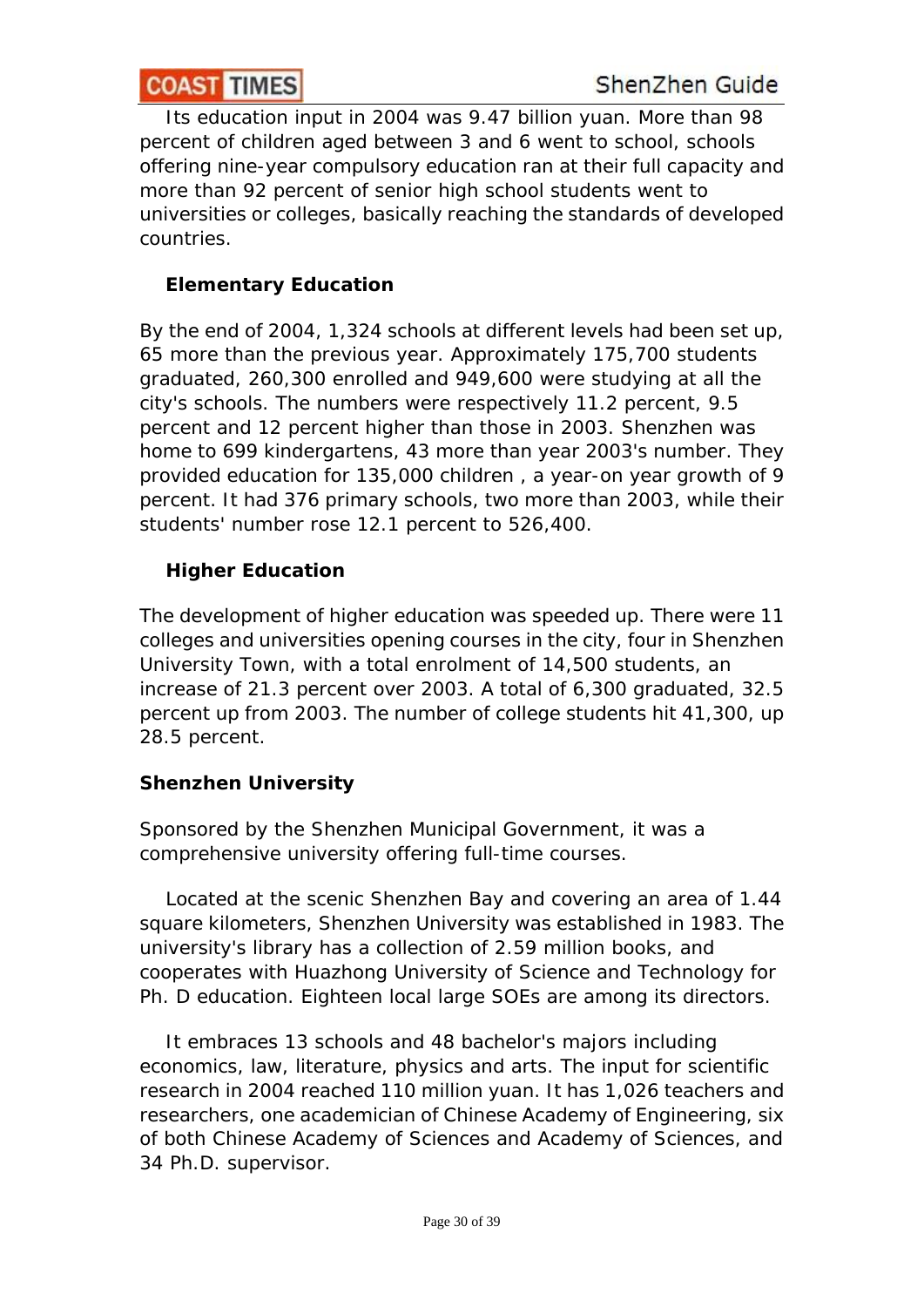By the end of 2004, the university had registered 14,432 full-time undergraduates, 1,342 postgraduates, 12 Ph. D. candidates and 467 overseas students.

## **University Town**

 The western campus of University Town was completed and opened in 2003, when Qinghua University, Beijing University and Harbin Institute of Technology set up their Shenzhen graduate schools there, enrolling nearly 2,000 full-time students.

 Higher Vocational EducationShenzhen's higher vocational education is developing by leaps and bounds. There were four colleges enrolling about 20,000 full-time students, accounting for 60 percent of Shenzhen's full-time college students.

## **Shenzhen Polytechnic**

 Shenzhen Polytechnic focuses on raising talents with high technical and management skills. It has 15,528 full-time students and 1,600 part-time students. More than 11,740 students graduated from the school in the past 12 years and more than 95 percent of graduates have been employed in recent years.

 Shenzhen Institute of Information TechnologyThe institute, sponsored by the Shenzhen Municipal Government in 2002, is oriented toward electronics, informational technology and computer software, with its focus on vocational training.

## **Xin'an Institute**

 Located by Liyuan Road in Nanshan District, the institute is supported by the Nanshan District Government. It currently aims to foster high-tech and management talents.

## **Guangdong Jianhua Polytechnic**

 Located in Gongming in Bao'an District, it was a fruit of cooperation between democratic parties and Shenzhen Wanghaiyikang Enterprising Development Co., Ltd. It offers many courses including translation and management of overseas enterprise.

## **Shenzhen Senior Technical Institute**

 Sponsored by the Shenzhen Municipal Labor Bureau, it targets senior professional qualification education and was a national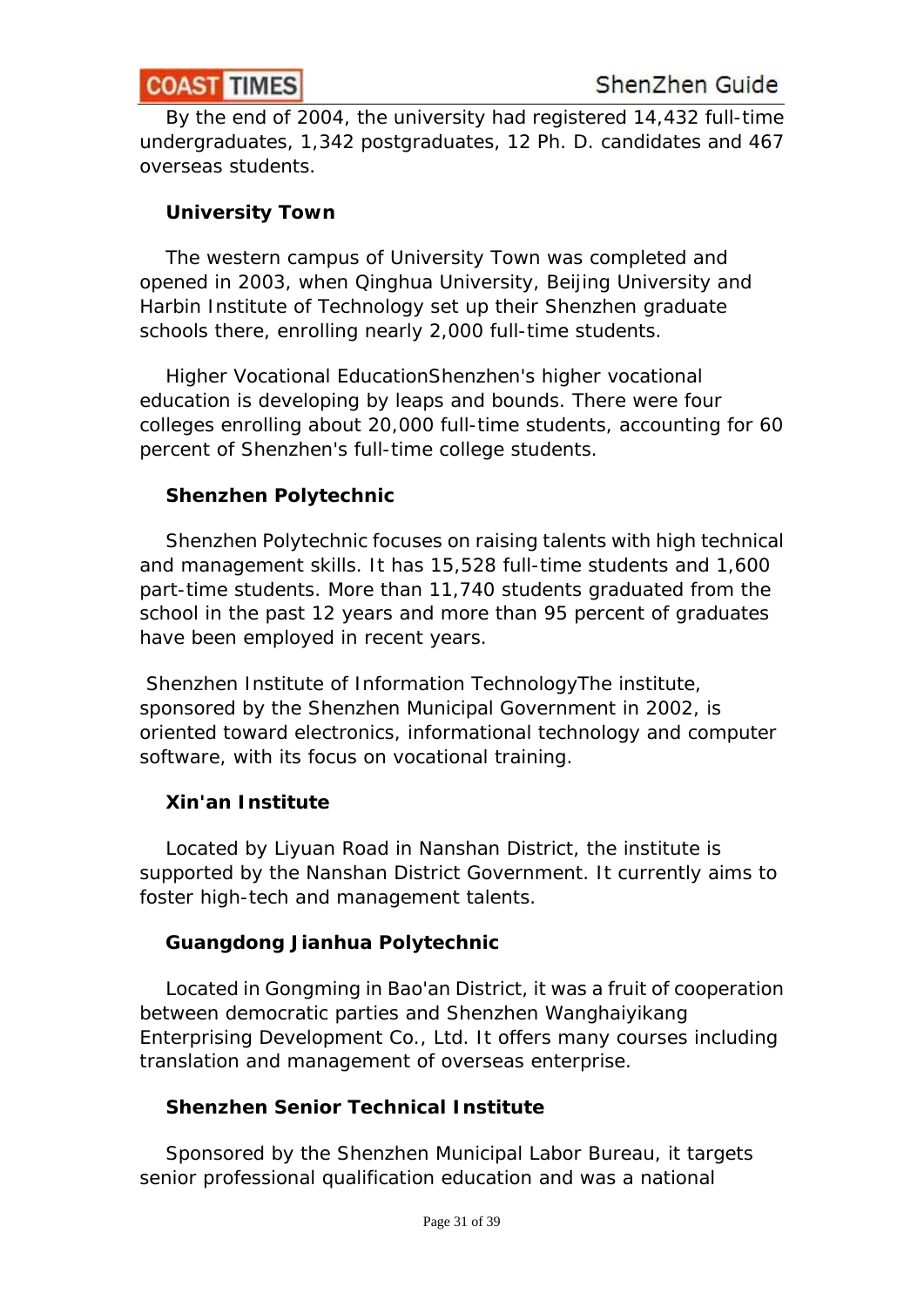<span id="page-31-0"></span>

experimental school in senior professional [qualification education and](http://www.qsi.org/shk_home/) senior academic credential education.

## **International schools in Shekou**

## 1 、 **[QSI International School of](http://www.qsi.org/shk_home/)  [Shekou](http://www.qsi.org/shk_home/)**

QSI is a fully accredited (Middle States Association of Schools and Colleges) not for profit international school. QSI Shekou offers a warm environment and rigorous education in English for students from two (2) years of age through eighteen (18) years of age. The school offers a complete secondary program, including a number of AP courses (2007-08).

The school features 60 classrooms, new science labs, library (10,000+ titles),three computer labs, an outdoor play area, basketball courts and gymnasium.Additionally, there is a large soccer and play field area adjacent to the school.Our campus is located in a convenient location for international families in the desirable Shekou community of Shenzhen.Door to door busing is available, as is a hot lunch program (Western, Korean and Japanese) for families. Class sizes are small.

#### 2、**[Shekou International School - SIS](http://www.sis.org.cn/)**

Established in 1988, SIS is dedicated to meeting the needs of the expatriate community in one of China's fastest growing cities.

The school was founded by oil companies working in the South China Sea and is managed and governed by International



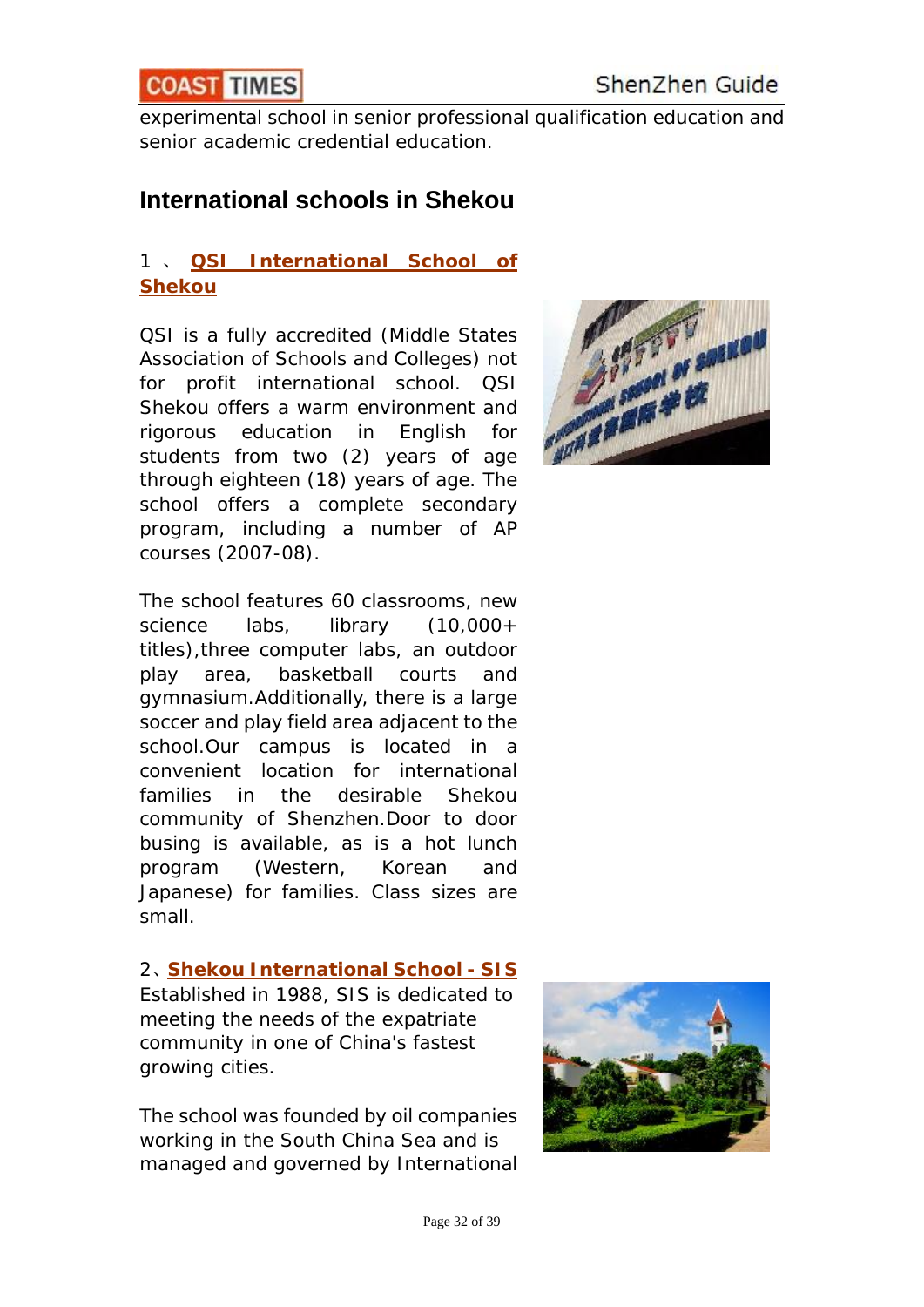## ShenZhen Guide

## **COAST TIMES**

Schools Services (ISS). SIS offers an excellent academic program to meet parents' high expectations. SIS has recently opened the Bayside campus for middle and high school students adjacent to stage 2 of Coastal Rose Garden apartment complex.

 $\overline{\phantom{a}}$ 

Shekou International School is the only school in the Shenzhen area that is currently fully accredited by Western Association of Schools and Colleges (WASC). SIS has great facilities and is located within the Jingshan Villas housing development and now also at Bayside next to Coastal Rose Garden stage 2.

### 3 、 [The International School of](http://www.issc.com.cn/index.htm)  [Sino-Canada](http://www.issc.com.cn/index.htm)

(ISSC) was founded in 2002 as a school embracing future generations. ISSC is a vision put together by several entities. As Shenzhen rapidly strives towards being an international city, it is clear that one important component needs to be part of it International schools for the children of expatriates to study in English.

The ISSC community is nurturing and supportive, filled with a faculty that cares deeply about each and every student, and a staff that is committed to the school. Our guaranteed low student-teacher ratio assures that each child's individual needs can be met.

## 4、**Japanese School** 深圳日本人学校

Address: 蛇口海涛酒店观海阁 Phone number: 075526887830

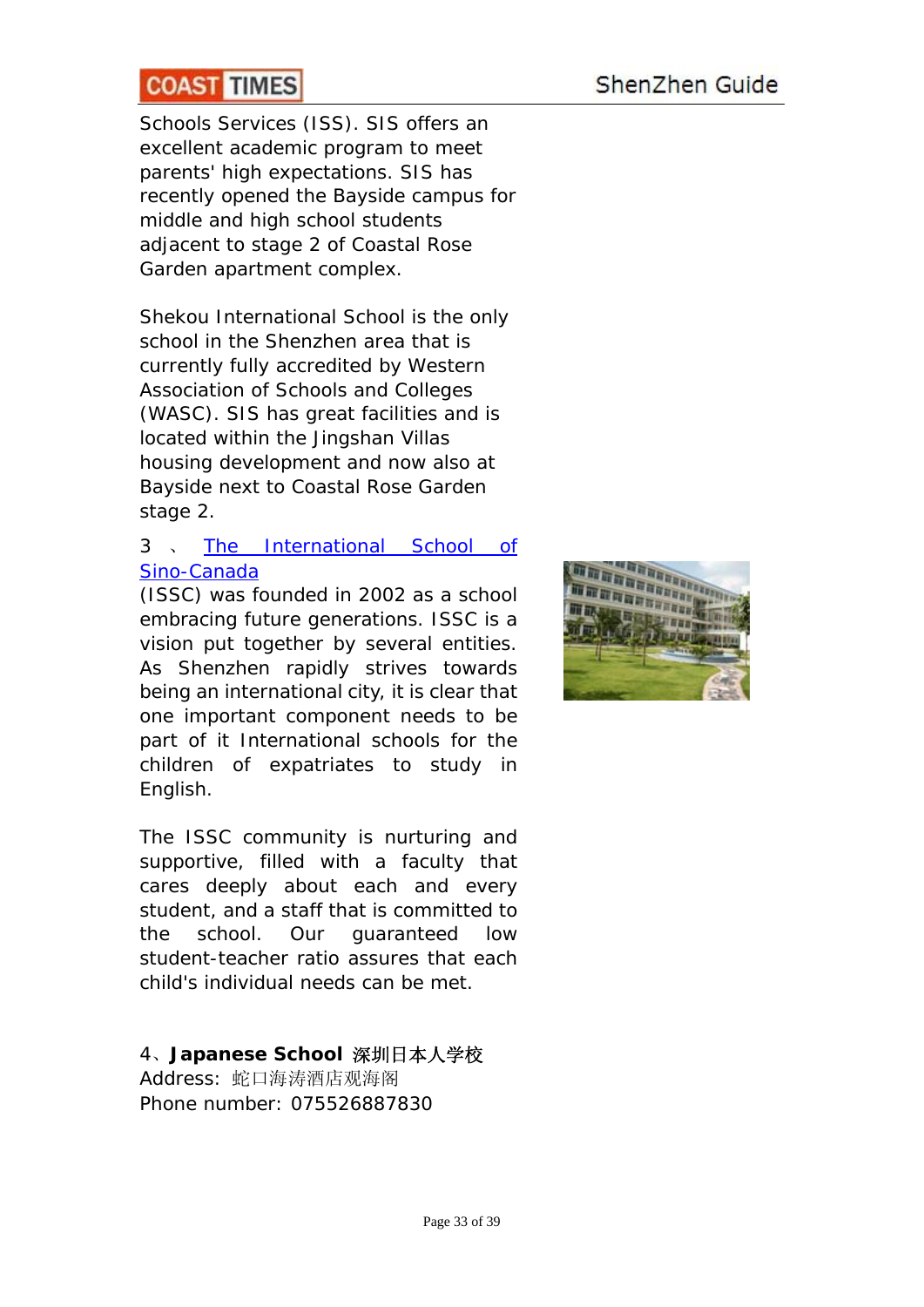# <span id="page-33-0"></span>**Sports**



Nationwide fitness programs are launched extensively in Shenzhen. Sports population reaches 41% of the total population in Shenzhen. There are 134 advanced sports groups of different kinds and 37 advanced sports individuals in the whole country and the whole city. There are 14 advanced city sports communities with the title of first state grade and first province grade, which accounts about 47% of the whole communities in Shenzhen. 14 physical checkup stations have been established up in Shenzhen. Adults, who participating physique training 3 times or more than 3 times every week, account for 16. 4%. Adult's physique levels at outstanding, good, and qualified, and account for 21.3%, 28.4% and 35.6% respectively.

Shenzhen successfully hosted the Sixth City's Sports Meet. Shenzhen delegations won 13 golden medals at the Fifth Urban Sports Meet of the State and ranked the tenth among the 79 delegations. Shenzhen Jian Libao Football Team also achieved its best records in the history. Shenzhen has an area of 12 million square meters for sport business, with an area of 4 million square meters for the mass sports facilities. Shenzhen has established 850 playgrounds invested by the society with a fund of RMB9.64 billion and the total area of more than 16 million square meters with 18 thousand employees. 128 business permits have been issued for sport with total investment of RMB231,149 and the total area of about 280,000 square meters with 2,514 employees. The income of the sports lottery tickets reaches RMB650 million. 87 sports matches have been held in Shenzhen Sports Gymnasium with 248 thousand audiences.

The city's public sports enjoy outstanding development. In 2004, Shenzhen extensively promoted fitness and sports activities among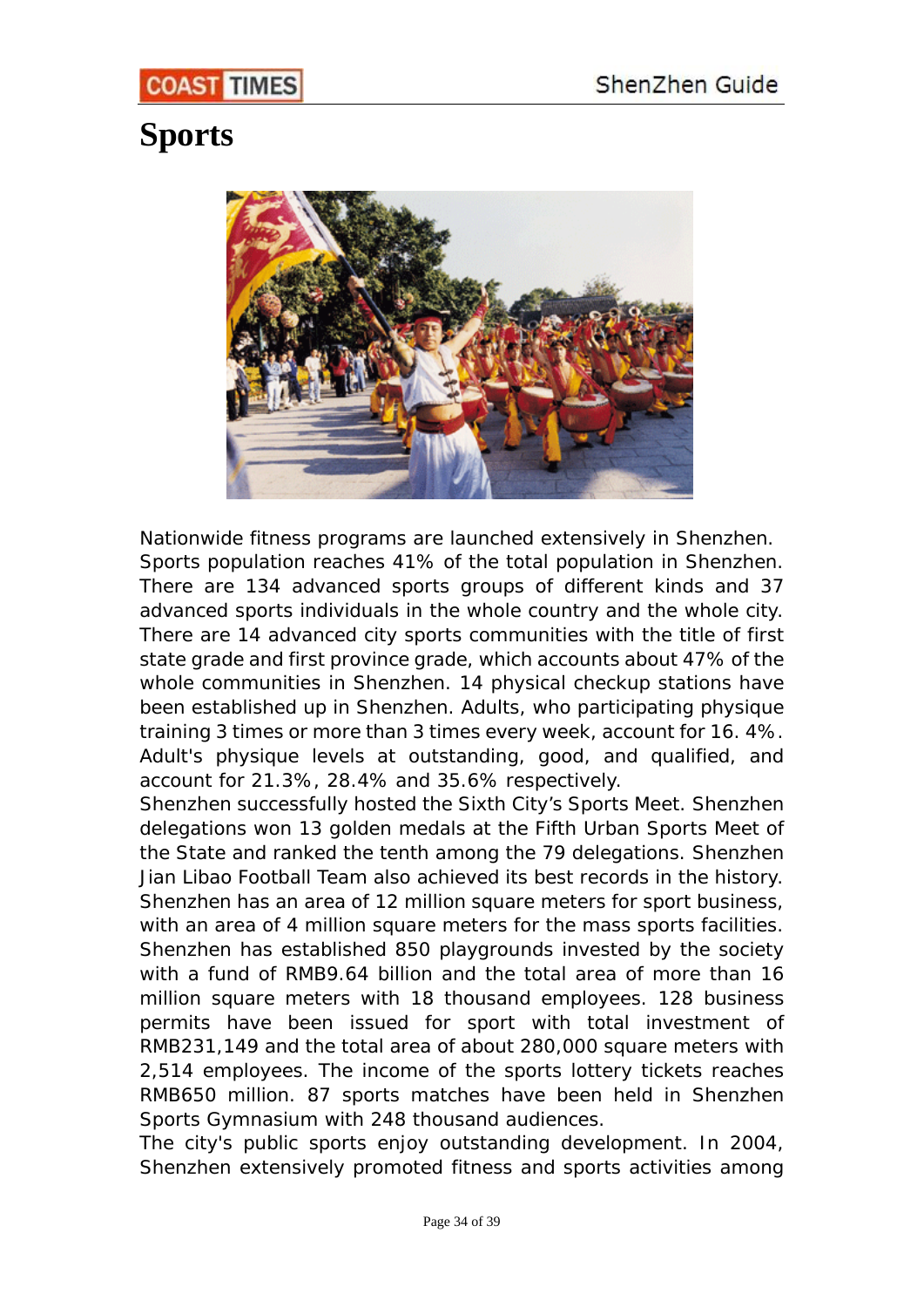<span id="page-34-0"></span>the public. Sports population accounted for 41 percent of the city's total population. Some 16.7 percent of the city's adult population participated in sports activities three times a week or more. Over 52 percent of local adults enjoy physical fitness rated above "good." There is more than 12 million square meters of land for sports use in Shenzhen, nearly 4 million square meters of which is for public sports.

#### **Shenzhen Sports Center**

 Located in Futian District, the center features several large public facilities covering 278,000 square meters. In 1985, Shenzhen Gymnasium was built with a floor area of 21,200 square meters and 6,000 fixed seats.

 In 1991, Shenzhen Stadium was built with a floor area of 411,690 square meters and 30,000 seats.

 In October, 2002, the city's indoor facility for swimming and diving was constructed, which features more than 4,000 seats and covers 54,300 square meters.

#### **Luohu Stadium**

 Located in Luohu District, the stadium has a total area of 12,502 square meters. It was completed in October, 2002 with a total of 3,000 seats. It was a main venue for the 11th Guangdong Sports Meet.

#### **Bao'an Stadium**

 Located in the new central area of Bao'an District, the stadium covers 474,000 square meters with 8,800 seats. It was completed in September 2002. The closing ceremony of the 11th Guangdong Sports Meet was held there.

#### **Longgang International Cycling Ground**

 Located in Longgang District, the ground serves as the country's first standard international wooden-track arena that can hold road and mountain biking competitions simultaneously. In 2001, the cycling competitions of the Ninth National Games were held here.

# **PhoneNumbers**

## **Shenzhen**

Shenzhen Expat Relocation & Real Estate Services 88846287 The Municipal government (operator) 82100000 The Municipal Public Security Bureau (directory 84463999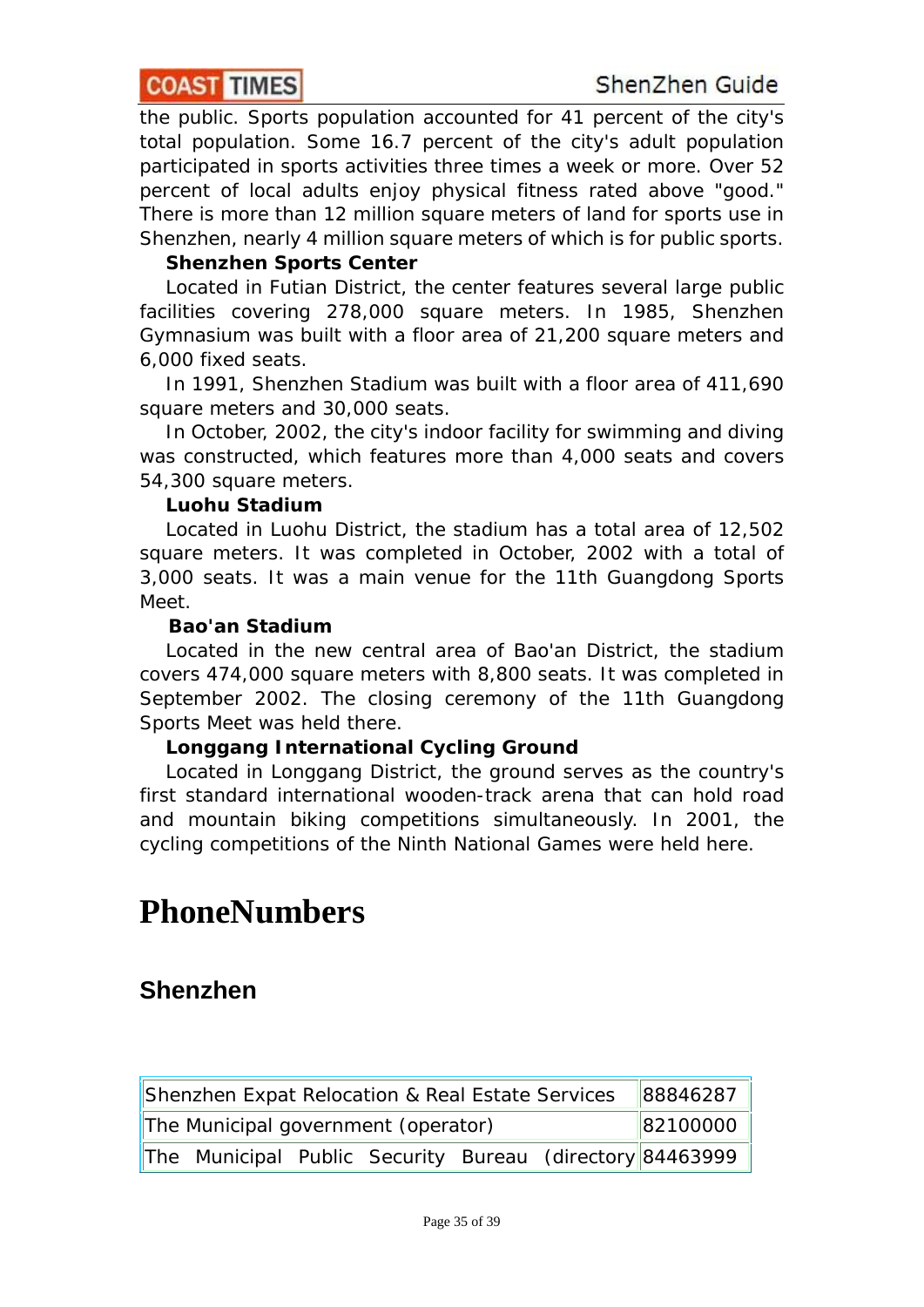## **COAST TIMES**

 $\overline{\phantom{a}}$ 

| inquiry)                                                        |          |
|-----------------------------------------------------------------|----------|
| Traffic Police Bureau. (operator)                               | 84469000 |
| The Municipal Bus Company (Operator)                            | 83333222 |
| Shenzhen Railway Station inquiry office                         | 82328647 |
| Shenzhen water Supply Group Co (for consultation)               | 82137777 |
| Booking office of Shenzhen Airlines                             | 96737    |
| Booking office of Southern Airlines                             | 99778    |
| Shenzhen branch of China International Airlines                 | 83241441 |
| Booking office at Shekou Port for Hong Kong and<br>Macao routes | 26691213 |
| Booking office at Shekou Port for Zhuhai routes                 | 26695600 |
| Passenger transport station in Baoan District                   | 2778540  |

## *Shenzhen Municipal Overseas Chinese Affairs Office*

Add: 4/F-8/F, 8 Hongbao Road, Shenzhen, P.R.C PC: 518008 Tel: 0086-755-25561528 25894802 25575540 Fzx:0086-755-25570990 Email: szqwb@public.szptt.net.cn

#### *Shenzhen Municipal Taiwan Affairs Office*

Add:1/F, 2nd City Government Office Building, Central Shang Bu Road Tel:0086-755-82105180 82105172 82099251 Fax: 0086-755-82101445

## *European Office of Shenzhen Municipal Government in Nuremberg*

Add: Ostendstr, 100 D-0334, Nuremberg, Germany Tel: 0049-11-25339143 (O) 25065025 (H) Fax: 0049-11-25339142(O) 25065026 (H) Email: shenzhen.EO@t-ne.de

## *North American representative Office of Shenzhen P.R. China*

Address: Los Angeles World Trade Center 350 South Figueroa Street, Suite 288 Los Angeles, California 90071, USA Tel: 001-213-628-9888 Fax: 001-213-628-8383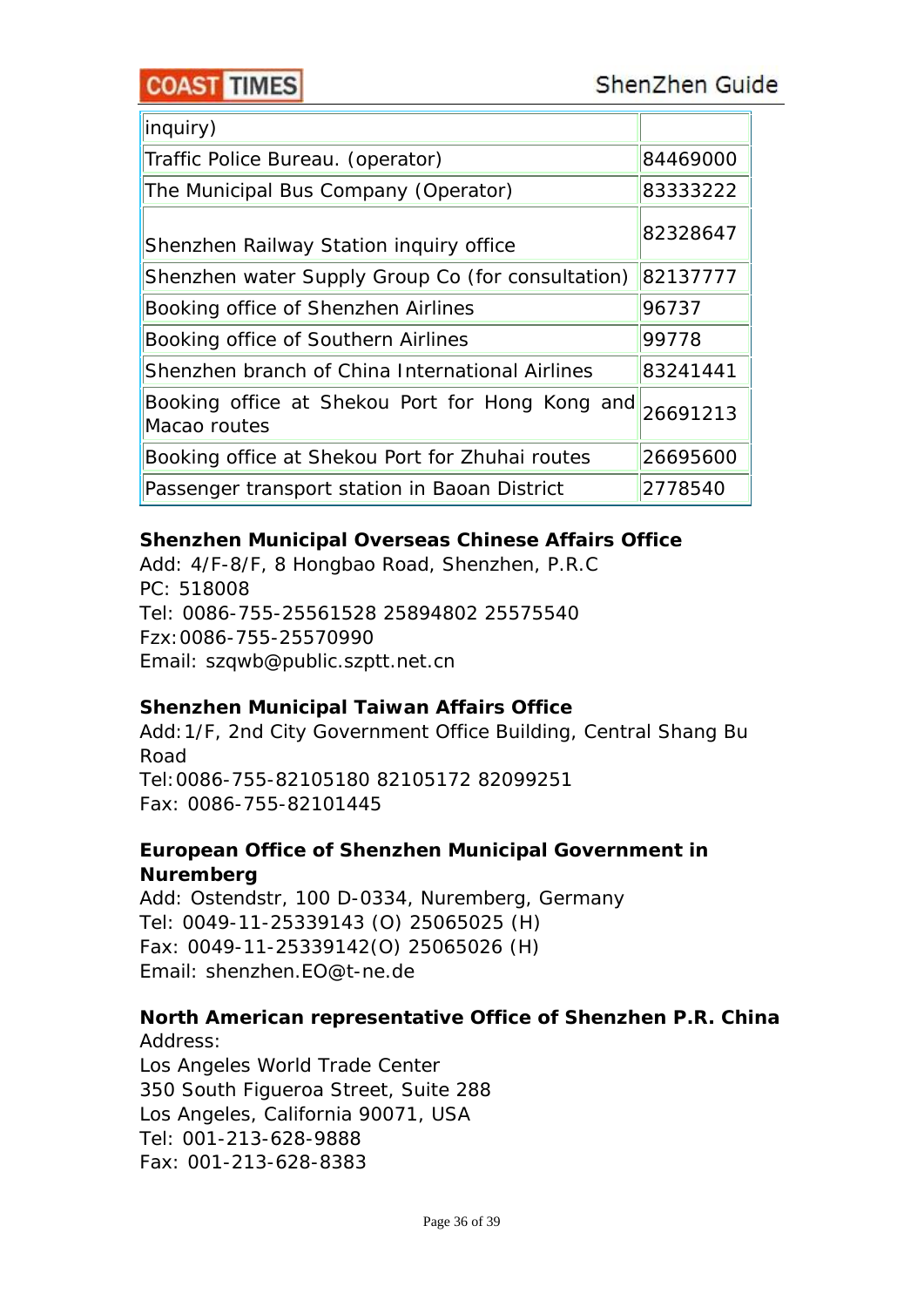

Email: [info@shenzhenoffice.org](mailto:info@shenzhenoffice.org) Website: [www.shenzhenoffice.org](http://www.shenzhenoffice.org/)

#### *Emergency Guide*

Fire 119 Police 110 Traffic Accident 122

Municipal Traffic Police 84469000 Luohu District 82235197 Futian District 83360178 Nanshan District 26610880 Baoan District 27513122 Longgang District 28917122 Toll report of traffic accident 83162900

#### *First Aid*

Emergency Room at the outpatient department of Shenzhen Municipal Central Hospital 83909933

Emergency Room at the outpatient department of Shenzhen Children's Hospital 83936101

Emergency Room at the 1st outpatient department of People's Hospital 82238441

Emergency Room at the 2nd outpatient department of People's Hospital 25531387

Emergency Room at the 1st outpatient department of the 2nd People's Hospital 83360833

Emergency Room at the 1st outpatient department of Chinese Medicine Hospital 25572745

Emergency Room at the 2nd outpatient department of the Chinese medicine Hospital 83334055

#### *Water Supply Repair*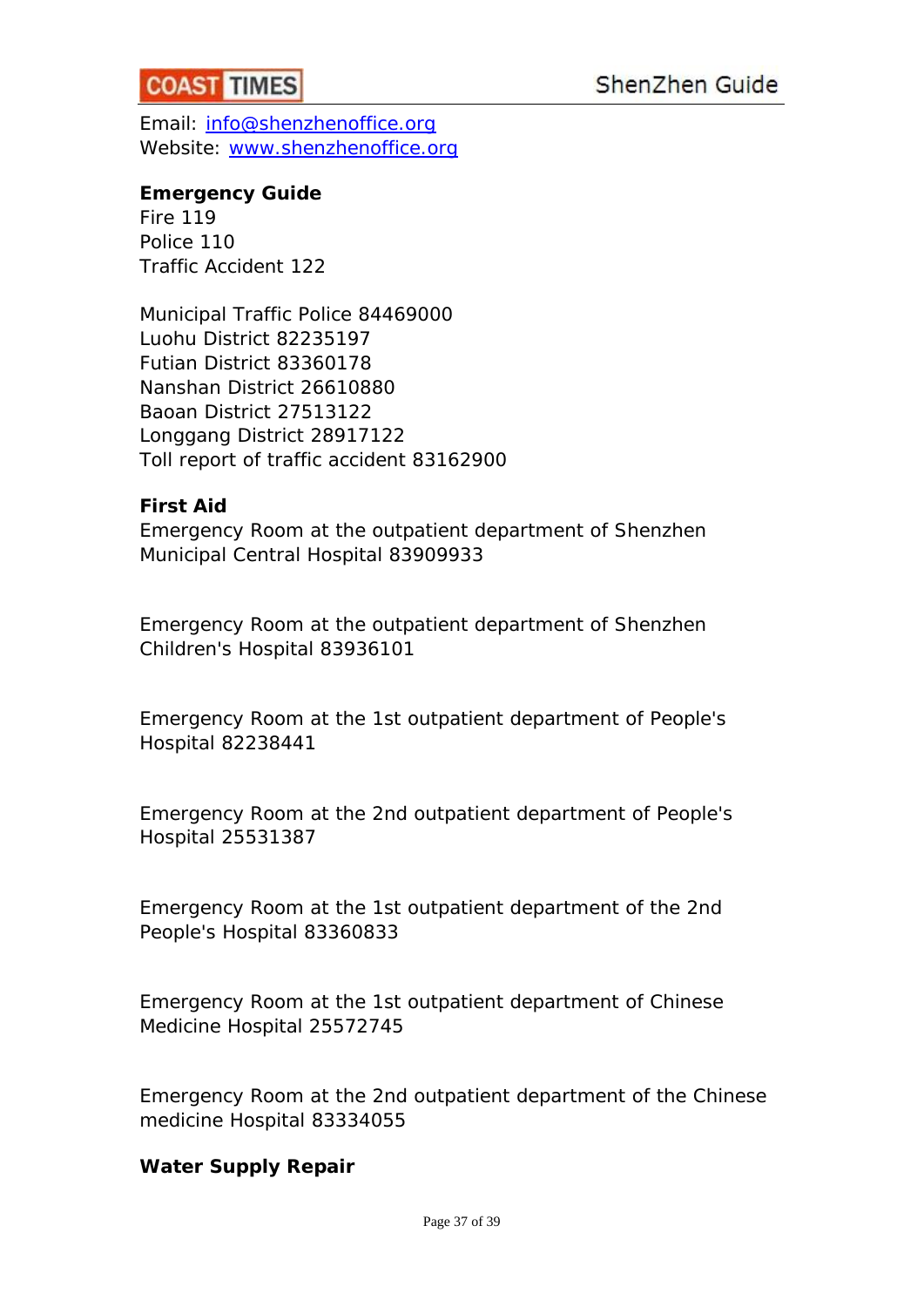<span id="page-37-0"></span>Luohu District 25402807 25414658 Futian District 83401574 83408954 Longgang District 28831999 Baoan District 27492661 Shangbu 82439877 Nanshan District 26660585 Shatoujiao 25552445 Shekou 26882835

 $\overline{\phantom{a}}$ 

### *Power Supply Repair*

Luohu District 25506612 Futian District 83350974 Nanshan District 26088390 Baoan District 27788407 Longgang District 28832555 Shekou 26691775

*Gas Pipeline Repair* 25199999 (in urban area)

## **Shekou**

## **CONSULTATION**

Your apt.post code您所住房邮编 518000 TV and Internet company招商网络 2667-7666 Shekou electricity company蛇口供电 2682-3908 Nantou electricity company南头供电 26087321; 95598 Nantou water company南头供水 2666-2305 Shekou water company蛇口供水 2689-2028 Gas company煤气公司 2519-9999 Shekou communication company蛇口电信 189;2669-1117 China Telecom 中国电信 10000

## **TRAVEL**

Shekou Ferry port for Hongkong and Macao routes蛇口码头 (香港和 澳门路线) 2669-1213 Shekou Ferry port for Zhuhai routes蛇口码头(珠海路线)2669-5600 Shenzhen Ariport深圳航空 9602-0086 & 96737 Shenzhen Southern Airline深圳南航 99778 Shenzhen Bus station深圳公交车站 8333-3222 Shenzhen Train Station深圳火车站 8232-8647